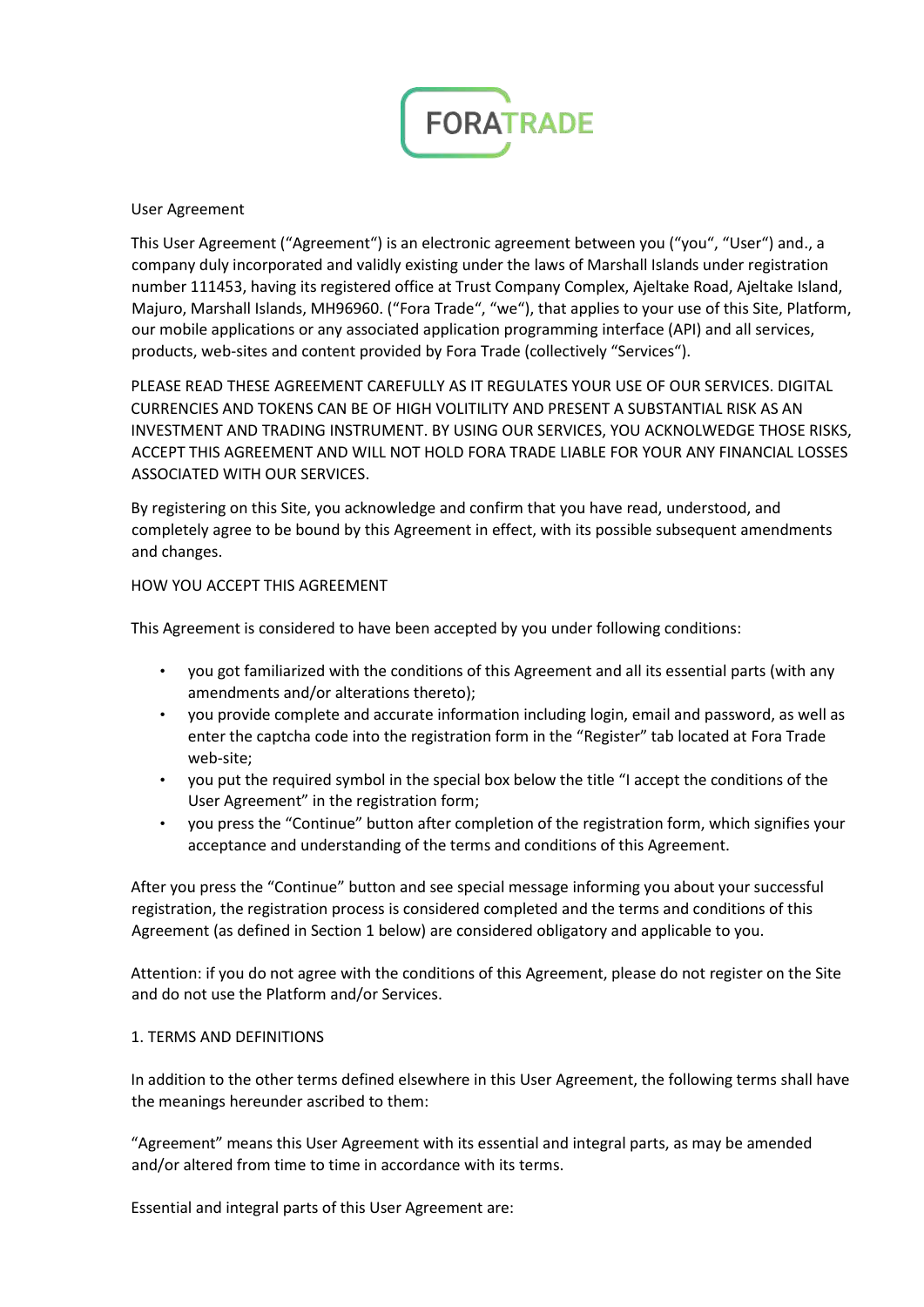- Privacy Policy, Cookie Policy, Anti-Money Laundering and Know Your Customer Policy, Services and Costs, Refund Policy and Fees & Limits;
- any other specific agreement concluded by Fora Trade, where it is directly stipulated by Fora Trade in the text of such agreement that it constitutes an essential part of this Agreement.

"Account" means functional part of the Platform that controls User Funds. For the purpose of this Agreement, the term Account shall include Personal Cabinet and all respective Personal Data and User Account Data.

"Affiliate" means with respect to any Person, an individual, corporation, partnership, firm, association, unincorporated organization or other entity directly or indirectly controlling, controlled by or under common control with such Person.

"Aggregate Data" means trading data and/or other information about your trading provided by you to the Platform and/or Fora Trade, in aggregate.

"Chat" means Platform's function intended for instant messaging between Users.

"Confidential Information" means any information that you receive or learn as a result of using Services, or otherwise as a result of your access and use of the Platform, which is confidential or proprietary to Fora Trade, its Affiliates, and/or its third party licensors (including any Third Party Technology Provider), including any information derived from, or relating to Services or Platform, or associated with Fora Trade business operations, business plans, pricing, fee schedule(s), commission, financial data, technology, regardless of whether or not such information is designated as confidential.

"Cryptocurrency" means a cryptographically secured digital representation of value or contractual rights that uses distributed ledger technology and can be transferred, stored or traded electronically.

"Currency" means Cryptocurrency and/or Fiat Money.

"Currency Pair" means any two Currencies that are available to trade through the Platform by Transaction.

"Data" means all data and other information accessible from or generated by or through the Platform and/or otherwise provided to you by FORA TRADE hereunder, including, without limitation, information regarding bids, offers, pricing, spread, trading volume, block trades and liquidity.

"Account Top-Up" and any term derived means an advance payment operation involving a transfer of Funds to the Account by the User for the purpose of future Transaction with FORA TRADE.

"Exchange Rate" means the value of one Currency for the purpose of conversion to another.

"Fees" mean any rewards, charges and/or commissions paid to FORA TRADE by Users.

"Fiat Money" means government-issued currency, that is designated as a legal tender in its country of issuance on the legislative level.

"Funds" mean the amount of Cryptocurrency and/or Fiat Money that are placed into the Account and used during the execution of Transactions.

"Governmental Authority" means any national, federal, state, provincial, county, municipal or local government, foreign or domestic, or the government of any political subdivision of any of the foregoing,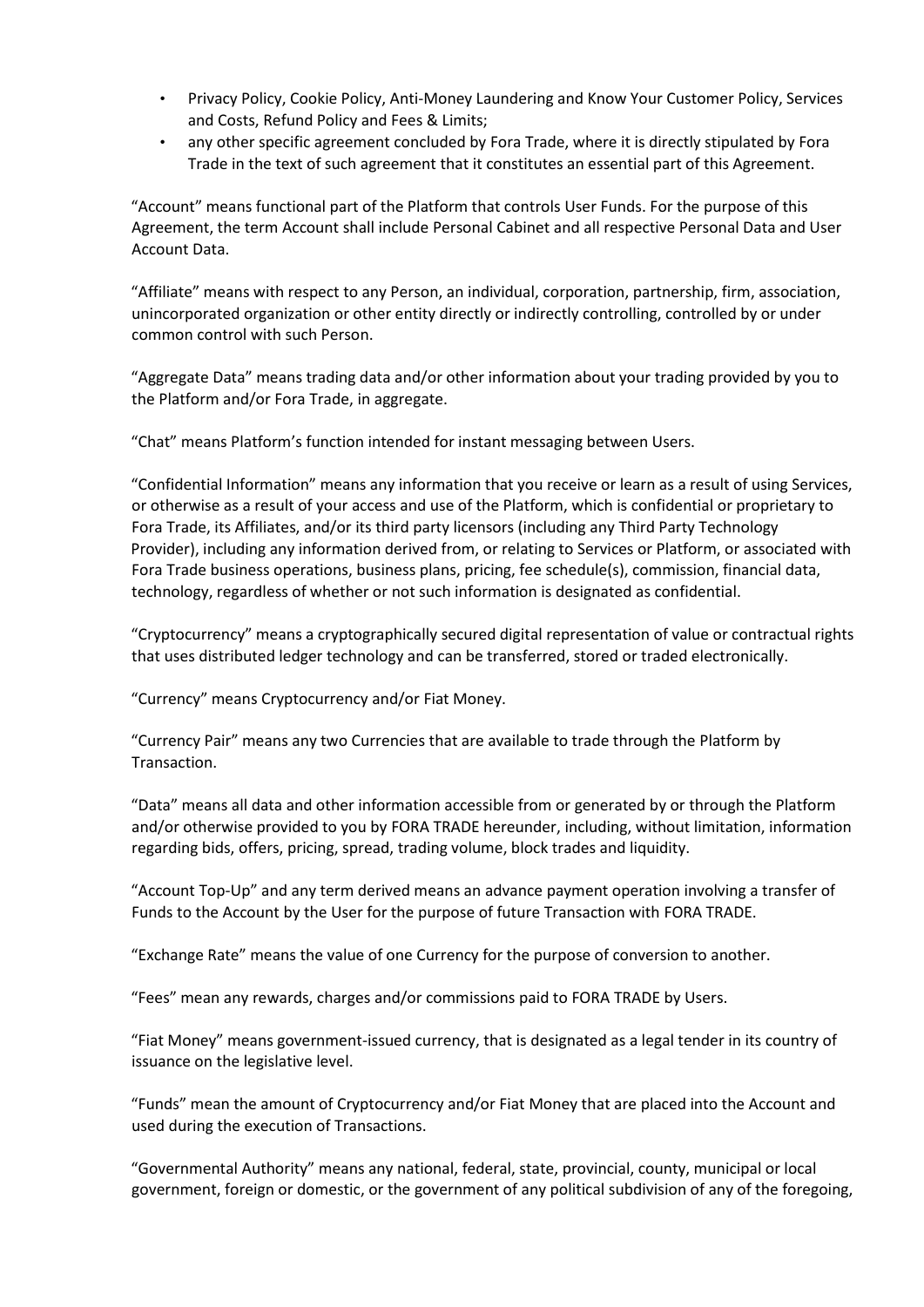or any entity, authority, agency, ministry or other similar body exercising executive, legislative, judicial, regulatory and/or administrative authority or functions of or pertaining to government, including any authority or other quasi-governmental entity established to perform any of such functions.

"IP Rights" means all rights in and to:

- the Site (and each component thereof);
- any and all of the Data; and/or
- all modifications, including custom modifications, whether made by or with the assistance of you or any other Person, to any of (i) and (ii), including in each case all patents, utility models, trade and service marks, rights in designs, get-up, trade, business or domain names, copyrights (whether registered or not and any applications to register or rights to apply for registration of any of the foregoing), rights in inventions, look and feel, software (frontend and back-end), know-how, techniques, methodologies, trade secrets and other confidential information, rights in databases and all other intellectual property rights and proprietary rights of a similar or corresponding character, which may now or in the future subsist in any part of the world and any rights to receive any remuneration in respect of such rights.

"Law" means all applicable laws, regulations, judgments, decrees, treaties, ordinances, orders and rulings, interpretations and statements of policy of any Governmental Authority or regulatory or selfregulatory organization, authority, agency or body, in each case which has jurisdiction over FORA TRADE, User, or their respective operations.

"Order" is a bid or offer entered by User on the Platform, which expresses User's firm willingness to enter into Transaction with respective FORA TRADE Order.

"Person" means an individual, partnership, limited partnership, corporation, limited liability company, joint stock company, unincorporated organization or association, trust or joint venture, or other form of legal entity, or a Governmental Authority or political subdivision thereof. Person also means the Person's Representatives, successors or permitted assigns.

"Personal Cabinet" means set of protected pages on the Platform that are created following User's registration on the Platform, using which the User can place Orders for further execution of Transactions with FORA TRADE. The Personal Cabinet reflects information about placed and cancelled Orders, closed Transactions, available Funds and other information determined by the functions of the Site.

"Personal Data" means information that identifies an individual, such as name, address, email address, trading information and banking details. Personal Data does not include anonymized and/or aggregated data that does not identify a specific User.

"Platform" means the FORA TRADE's trading platform, accessible using the internet and/or telecommunications networks via the Site and/or through FORA TRADE Workstation and/or such other graphical user interface, application program interface, mobile application or other front-end trading interface as FORA TRADE may establish or permit from time to time to enable registered and authorized Users to enter into Transactions.

"Privacy Policy" means rules of collection, storage, distribution and protection of Personal Data that FORA TRADE obtains from Users and that constitutes an essential part of this Agreement.

"Representative" means Person's officers, directors, members, managers, employees, agents and/or any individuals authorized by the Law, constitutional documents, power of attorney or similar document.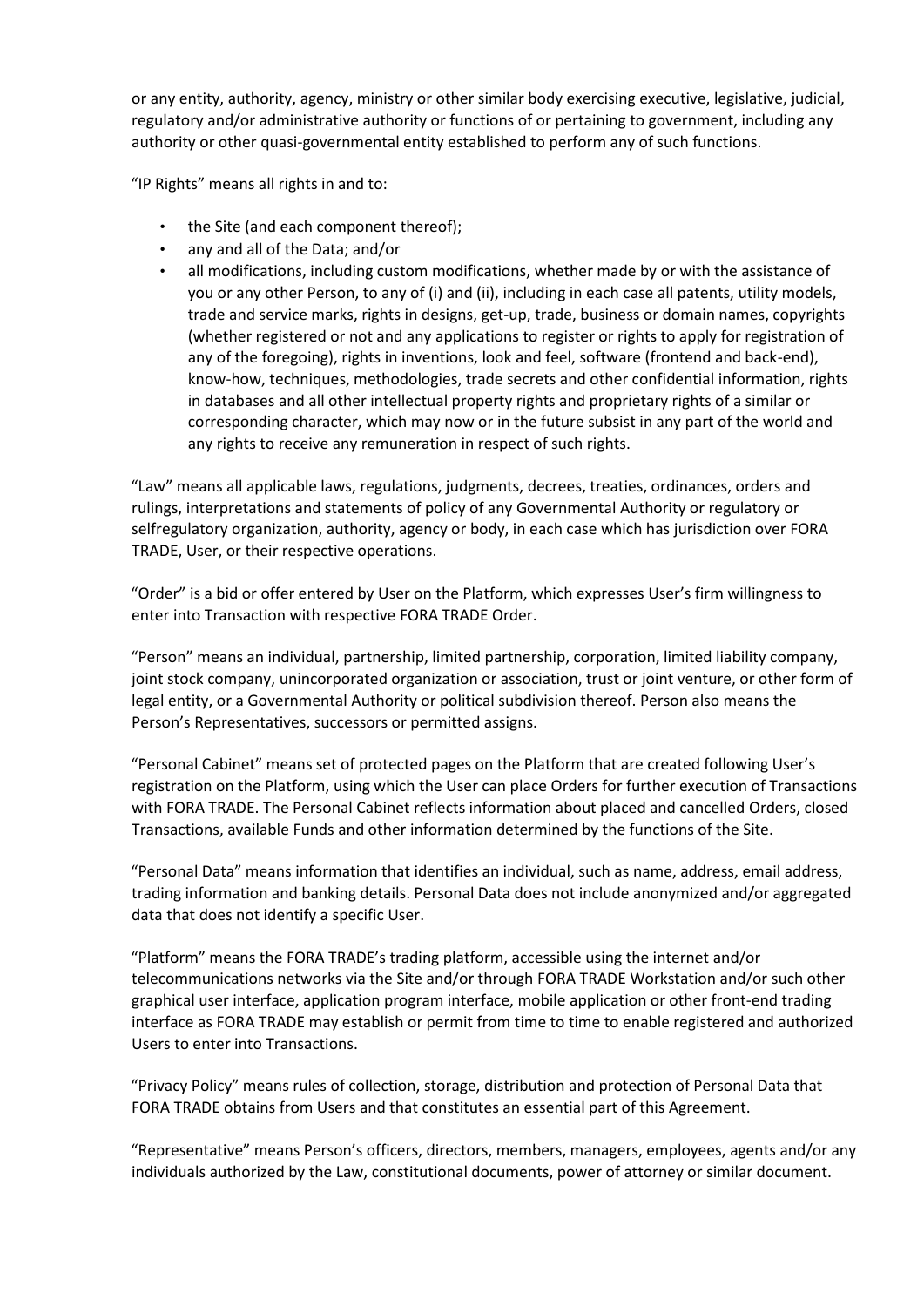"Reseller Model" means an operating trading model in accordance with which Transactions are performed on the Platform as further described in Clause 5.1 of this Agreement.

"Site" means set of information, texts, graphic and design elements, pictures, photo, video and other intellectual creations, as well as set of computer programs contained in the information system, which ensures the accessibility of this information at web-site including any sub-domains and, in the event the domain or content of the website should be changed for any reason, it shall include the website after any such changes.

"Spot Transaction" means a Transaction for the purchase or sale of one Currency in exchange for another Currency for settlement less than two Business Days after the time that such Transaction is entered into.

"Term" means the term of this Agreement that shall commence upon acceptance by you of this Agreement according to the procedure defined in the recitals of this Agreement and shall continue as long as you are authorized to use the Platform or any Services, subject to any earlier termination in accordance with this Agreement.

"Third Party Technology Provider" means a party, third party software and/or technology provider, whose products or services might assist FORA TRADE in maintenance and operation of the Site, Platform and/or Services.

"Transaction" means a Spot Transaction entered into on the Platform by the User with FORA TRADE as his counterpart, or by FORA TRADE with the User as its counterpart.

"User" means any Person, who is registered on the Platform and has agreed to the terms and conditions of this Agreement.

"User Account Data" means User's data necessary to access and use the Platform, that includes: login, password, email and other data indicated during the registration process, as well as after it.

"Withdrawal" and any term derived means an operation involving a transfer of Funds from the User Account.

Other undefined terms and definitions that can be found in the text of this Agreement should be construed by the Parties in accordance with the laws of Marshall Islands.

## 2. SUBJECT MATTER OF AGREEMENT AND ELIGIBILITY

#### 2.1. Subject Matter of the Agreement

Under this Agreement, FORA TRADE renders to the Users the following services:

- grants access to the Platform in order to perform Transactions;
- grants access to the Site, as well as to the Personal Cabinet and Account on the Platform;
- provides information necessary to use the Platform and perform Transactions.

FORA TRADE may render hereunder other services specified in this Agreement and/or that are from time to time made available on the Site or on the Platform.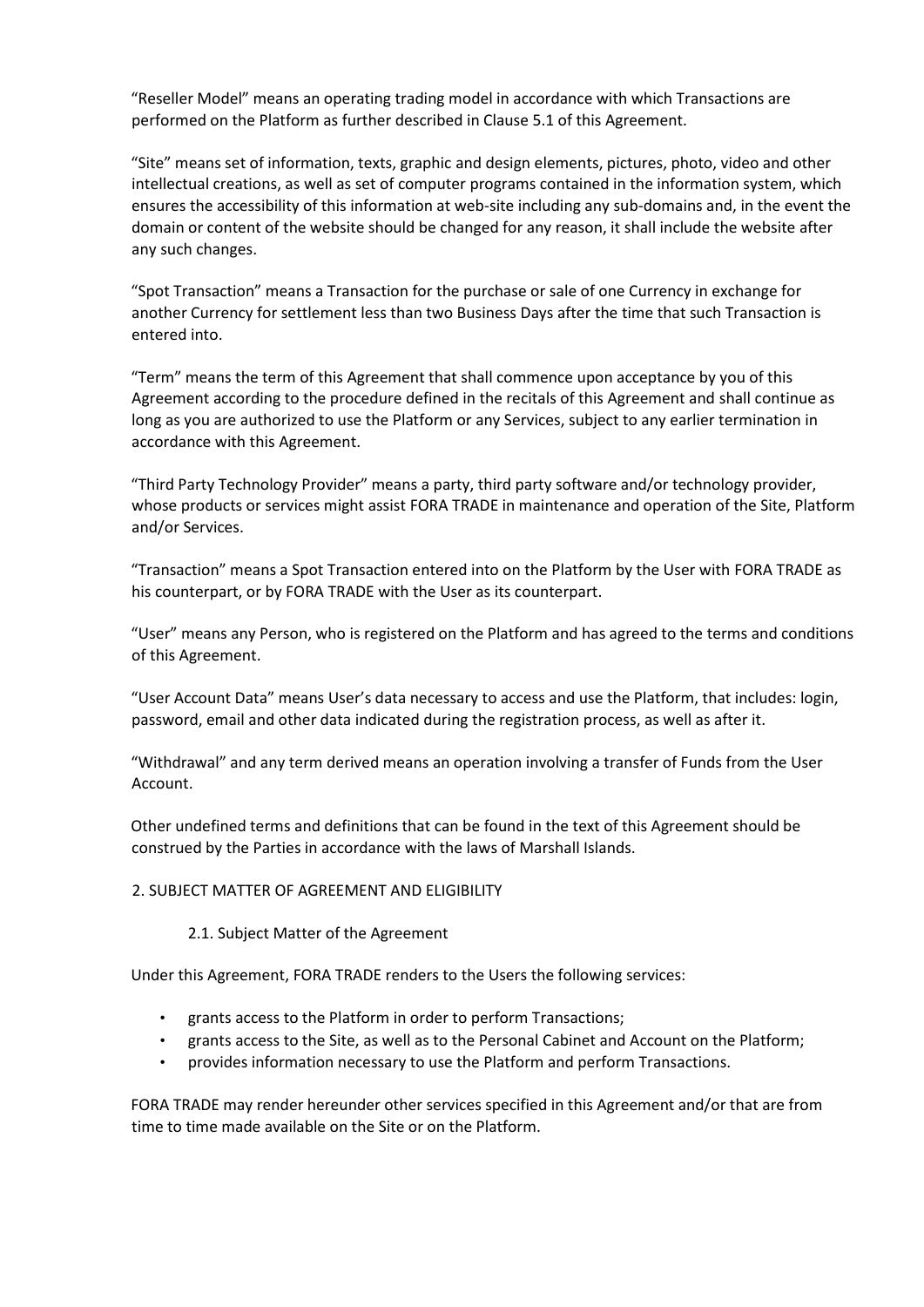FORA TRADE maintains the right to select markets and jurisdictions to operate in and may restrict or deny the Services in certain countries in order to comply with necessary regulations as well as according to its sole discretion as set forth in Clause 2.2.

2.2. Eligibility

2.2.1. By registering on the Platform, you represent and warrant that:

- you are at least 18 years old or of legal age to form a binding contract under applicable Law;
- you are an individual, legal person or other organization with full legal capacity and authority to enter into this Agreement;
- you have not previously been suspended or removed from using our Services and/or Platform;
- you do not currently have an existing Account at the Platform; and
- in case you are entering into this Agreement on behalf of a legal entity of which you are an authorized Representative, you represent and warrant that you have all necessary rights and authority to bind such a legal entity with obligations hereunder.
- 2.2.2. Your use of Services, Site and Platform is subject to international control requirements and requirements of economic sanctions. While sending, receiving, buying, selling, trading or keeping Funds on the Platform, you agree to be compliant with such requirements. You are not allowed to perform or participate in Transactions on the Platform or use any of the Services if:
	- you are in, under the control of, or a resident, or a national of one of the FATF high-risk and other monitored jurisdictions, or jurisdiction that prohibits the use of Cryptocurrencies, or other jurisdiction, which has strategic deficiencies in its Anti-Money laundering and countering the financing of terrorism regimes that pose significant threats to the financial system of the EU under Commission Delegated Regulation (EU) 2016/1675, or that is subject to the United Nations Security Council Sanctions List (each a "Sanctioned Country"), or if you are a person on the U.S. Treasury Department's Specially Designated Nationals List or the U.S. Commerce Department's Denied Persons List, or the EU or HM Treasury's financial sanctions regime (a "Sanctioned Person"); or
	- you are a resident and/or a national of the United States of America or a legal entity whose authorized capital is owned by U.S. citizen and/or resident provided that amount of the latter's share is 10 or more percent; or
	- you are in, under the control of, or a resident, or a national of unrecognized country, or territory, or a jurisdiction requiring obligatory national license for Cryptocurrency exchange business, or special registration, which FORA TRADE might not have; or
	- you are the Person who fails to meet any User due diligence standards, requests, or requirements of FORA TRADE, or otherwise appear to be of high risk, including but not limited to any of the foregoing factors.

Depending on User's place of residence, there might be other factors which might limit the User in using Services fully or in part. It is your responsibility to follow those rules and Laws in your place of residence and/or place from which you access the Site and/or the Platform and/or use any of the Services.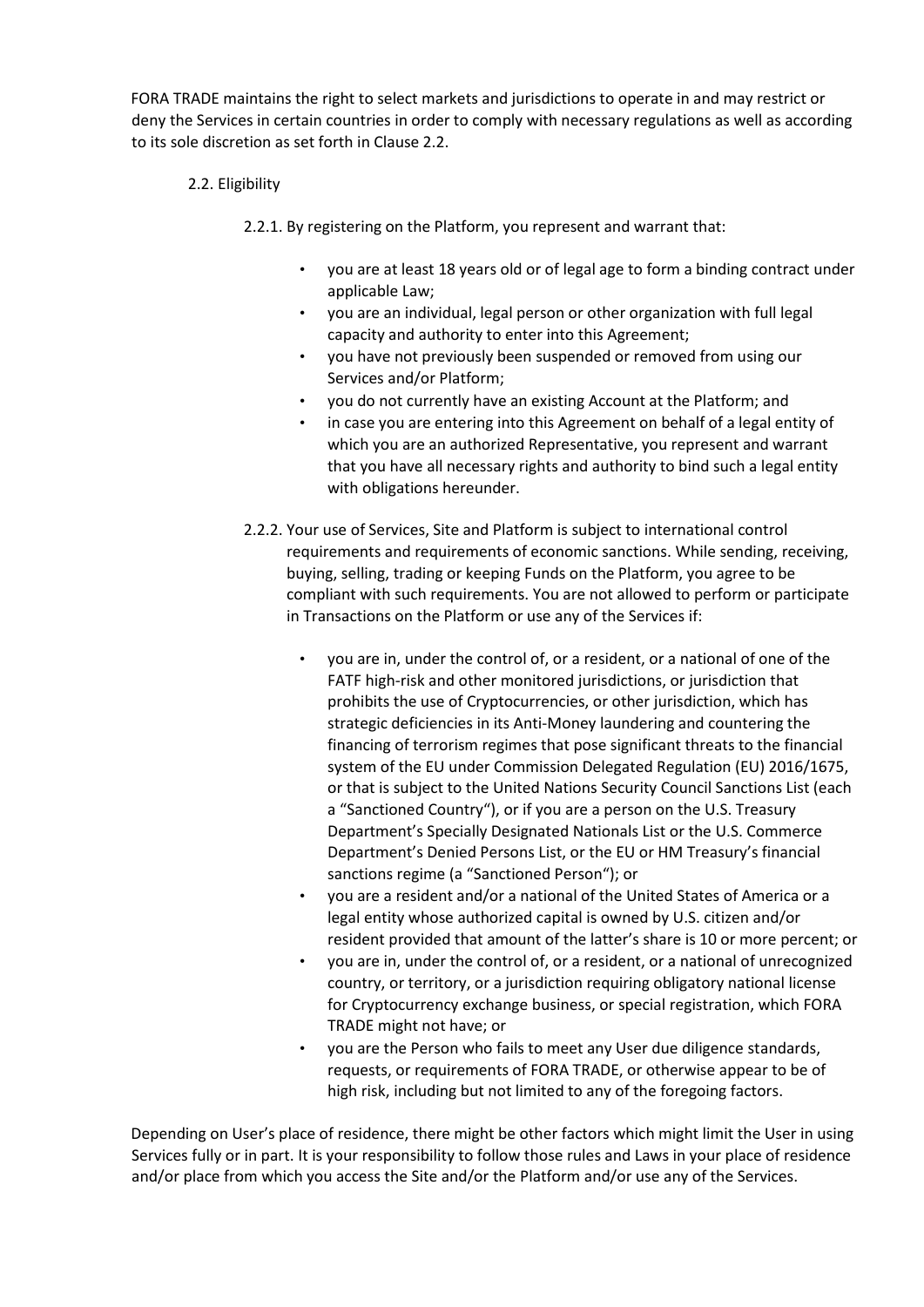In addition, FORA TRADE reserves its right to restrict or prohibit the use of the Platform and/or the Services for certain jurisdictions if applicable law or our AML/CTF and KYC Policy procedures will require for such prohibition or restriction, as well as to apply enhanced due diligence measures in relationship to Persons currently registered or willing to register at the Platform who are in, under the control of, or are residents, or nationals of one of the sanction risk jurisdictions.

Headings are used in this Agreement exclusively for convenience and shall not affect the interpretation of the Agreement provisions.

In this Agreement FORA TRADE and you are referred to cumulatively as the "Parties" and singularly as the "Party".

Reference to a company shall include any company, corporation or other body corporate, wherever and however incorporated.

Unless the context otherwise requires, words in the singular shall include the plural and, in the plural, shall include the singular.

Unless the context otherwise requires, a reference to one gender shall include a reference to the other genders.

Where the words include(s), including or in particular are used in this Agreement, they are deemed to have the words "without limitation" following them.

Where the context permits, other and otherwise are illustrative and shall not limit the sense of the words preceding them.

#### 3. PERSONAL CABINET

#### 3.1. General

Access to use the Platform and Services is provided only through the Personal Cabinet. In order to create the Personal Cabinet, you have to complete all registration procedures set forth in this Agreement and provide FORA TRADE with all the required User Account Data.

## 3.2. Registration

To register, you must provide FORA TRADE with your User Account Data, as well as accept this Agreement. You agree to provide complete and accurate information when registering at the Platform and agree to promptly update any information that you shall provide to FORA TRADE ensuring such information is complete and accurate at all times.

Unless otherwise agreed separately between FORA TRADE and the User in writing, each registration is for a single User only and any User may only access the Platform and its Account through the Personal Cabinet. Any breach of the mentioned requirement shall be treated as essential breach of this Agreement. Should the User be a Person other than registered as such, this User shall be allowed to act through its Representative for the purpose of access to the Platform, its Account and its Personal Cabinet.

Non-compliance with Clause 3.2 will be considered a violation of this Agreement.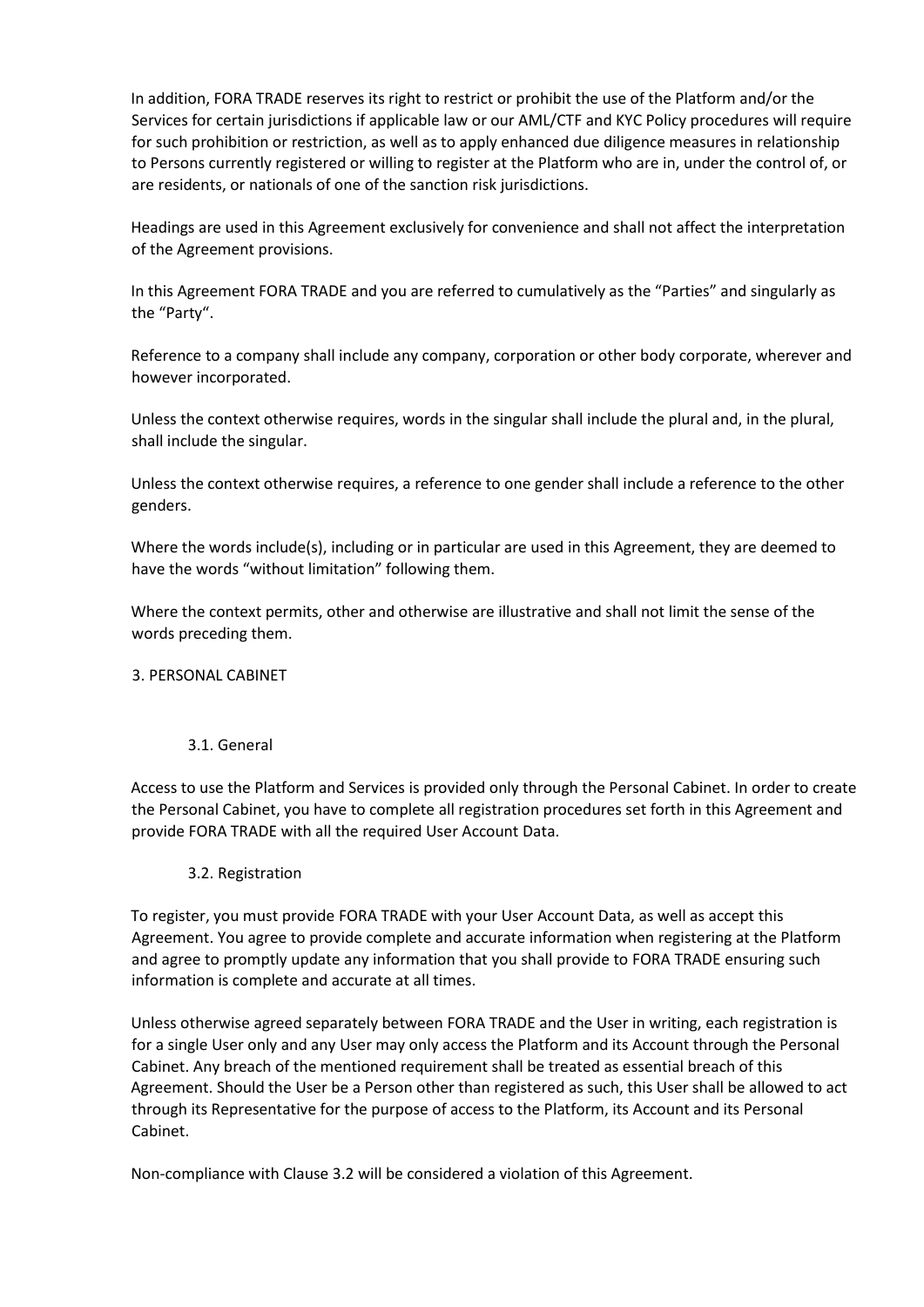FORA TRADE may in its sole discretion decline your registration on the Platform.

### 3.3. User Identity Verification

With registration on the Platform and obtaining access to your created Personal Cabinet, you agree to share User Account Data requested for the purposes of identity verification. Identity Verification is a required procedure for all existing and new Users under Money Laundering Regulations. Account TopUp and Withdrawal of Funds will be blocked on User Account until successful User Identity Verification procedure is performed for such User Account. Herewith, FORA TRADE reserves the right to limit the Platform functionality altogether to the Users who have not successfully passed User Identity Verification process. The information required under User Identity Verification procedure is used specifically for the detection of money laundering, terrorist financing, fraud and other financial crimes performed on the Platform. We will collect, use and share such information in accordance with our Privacy Policy. In addition to providing such information, in order to facilitate compliance with global industry standards for data retention, you agree to permit us to keep a record of such information for the lifetime of your Personal Cabinet plus 5 (five) years after Account termination. You also authorize us to make inquiries, either directly or through third parties, that are deemed necessary to verify your identity or to protect you and/or us against financial and other crimes such as fraud.

In providing the information required in accordance with Clause 3.2 and this Section 3, you confirm that it is accurate and authentic. You also guarantee the such information is truthful, complete and will be updated in a timely manner subject to any changes to it. If there is any reasonable doubt that any information provided by you is wrong, untruthful, outdated or incomplete, FORA TRADE shall have the right to send you a notice to demand corrections, remove relevant information directly and, as the case may be, terminate all or part of the Services available to you. You shall be solely and fully responsible for any loss or expenses incurred during the use of Service if you cannot be reached via User Account Data provided to FORA TRADE. You hereby acknowledge and agree that you have the obligation to keep all information provided up to date if there are any changes.

By your registration at the Platform and obtaining for use your Personal Cabinet you authorize FORA TRADE to make inquiries, whether directly or through third parties, that FORA TRADE considers necessary, to verify your identity or protect you and/or FORA TRADE against fraud or other crimes, and to take action that FORA TRADE may reasonably deem necessary based on the results of such inquiries. You also acknowledge and agree that your personal information may be disclosed to credit reference and fraud prevention or financial crime agencies and that these agencies may respond to our inquiries in full.

## 3.4. Personal Cabinet Usage Requirements

Subject to Clause 3.2 of this Agreement, Personal Cabinet can only be used by the Person under whose name it is registered. FORA TRADE reserves the right to suspend, freeze or terminate Personal Cabinets in case of suspicions that they are used by Persons other than the Persons under whose names they are registered, unless the Parties have agreed otherwise in writing. You shall immediately notify FORA TRADE if you suspect or become aware of unauthorized use of your user name, password or any other User Account Data. FORA TRADE shall not be liable for any loss or damage arising from any use of your Personal Cabinet by you or by any third party (whether or not authorized by you).

#### 3.5. Personal Cabinet Security

You are responsible for setting up a user name and password during the registration process. You can also change the password at any time after the registration process is completed. You commit to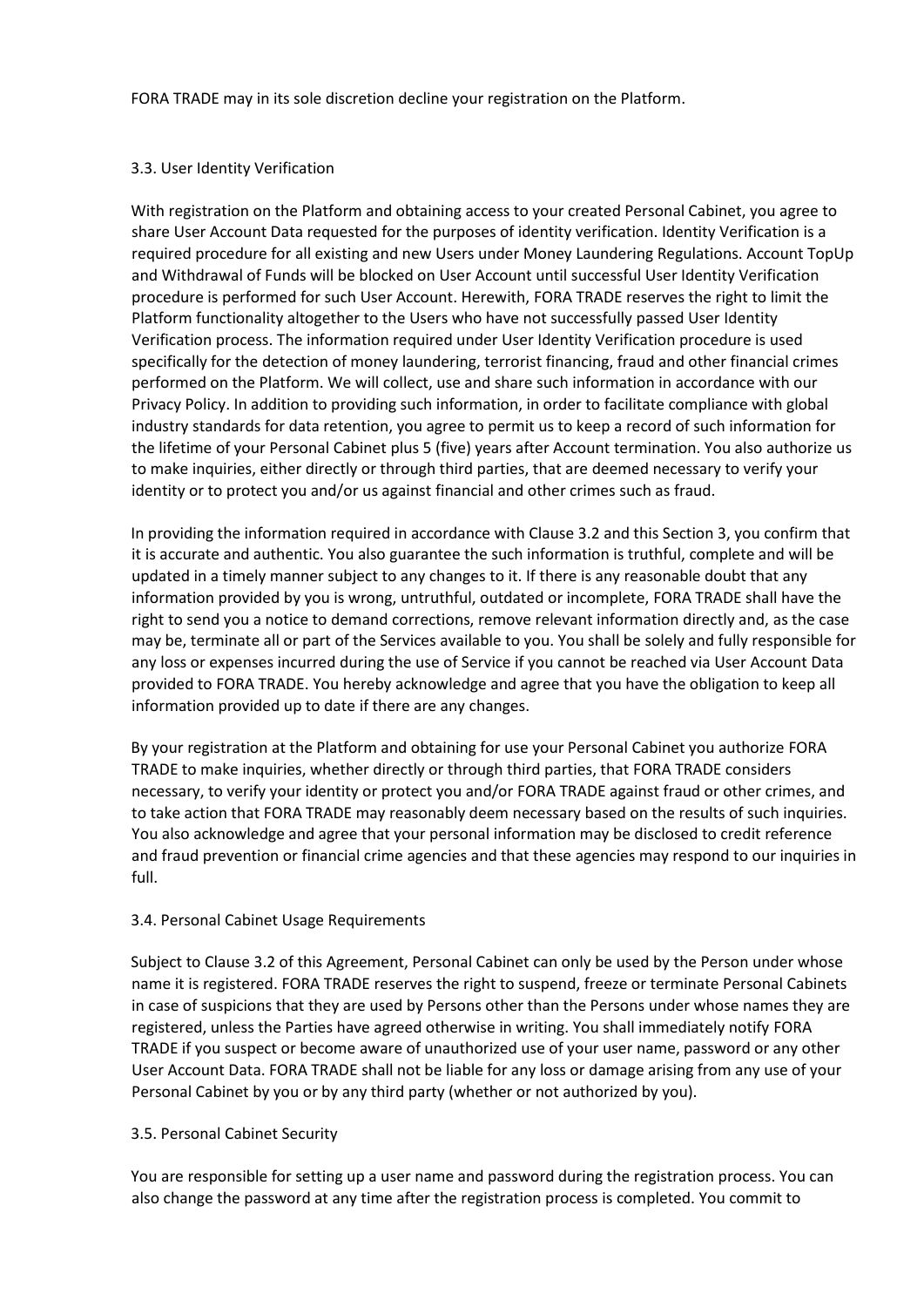safeguard password and other User Account Data from unauthorized access from third parties and you are the one to determine the best way to save this data and to take steps in order to prevent it from illegal or unauthorized disclosure or usage.

You agree to consider your User Account Data as confidential information and not to disclose such information to any third party. You also agree that you are alone responsible for taking necessary safety precautions to protect your own Personal Cabinet access information and User Account Data and consequences triggered by non-compliance with the mentioned requirements.

By creating a Personal Cabinet, and concluding this Agreement, you hereby agree that:

- you will notify FORA TRADE immediately if you are aware of any unauthorized use of your Personal Cabinet and User Account Data by any Person or any other violations to the security rules; until FORA TRADE receives the corresponding message from you, all the actions made from your Personal Cabinet will be considered as made by you as the holder of the Account;
- you will strictly observe the security, authentication, dealing, charging, Withdrawal mechanism or procedures of the Platform;
- and you will log out from the Platform by taking proper steps at the end of every visit session.

### 4. ACCOUNT

#### 4.1. General Provisions

After registration on the Platform, you get access to your Account through the Personal Cabinet. You can operate your Account and the Personal Cabinet manually, as well as instruct the Platform to execute operations with your Account automatically.

All the Funds transferred to the Account belong to you. Interests do not apply to the remainder amount of Funds in your Account, and FORA TRADE is not committed to pay such interests.

All Account operations are carried out upon your request made in a proper way on the Platform using your Personal Cabinet. FORA TRADE does not accept Orders or requests on carrying out any operations with your Account from third parties except otherwise is stipulated by this Agreement or other agreements between the Parties.

FORA TRADE indicates in the Personal Cabinet the information necessary for Account Top-Up and Withdrawal of Funds.

You acknowledge and agree that Account Top-Up and Withdrawal operation in Fiat Money may be delayed for a period up to 1 (one) month due to bank verifications and checks. Similarly, you acknowledge and agree that topping-up and withdrawing Cryptocurrencies into/from your Account may take between 1 (one) hour and 72 (seventy-two) hours, barring unforeseen or unavoidable network issues.

#### 4.2. Account Top-Up

FORA TRADE keeps a record of the Funds transferred to the Account.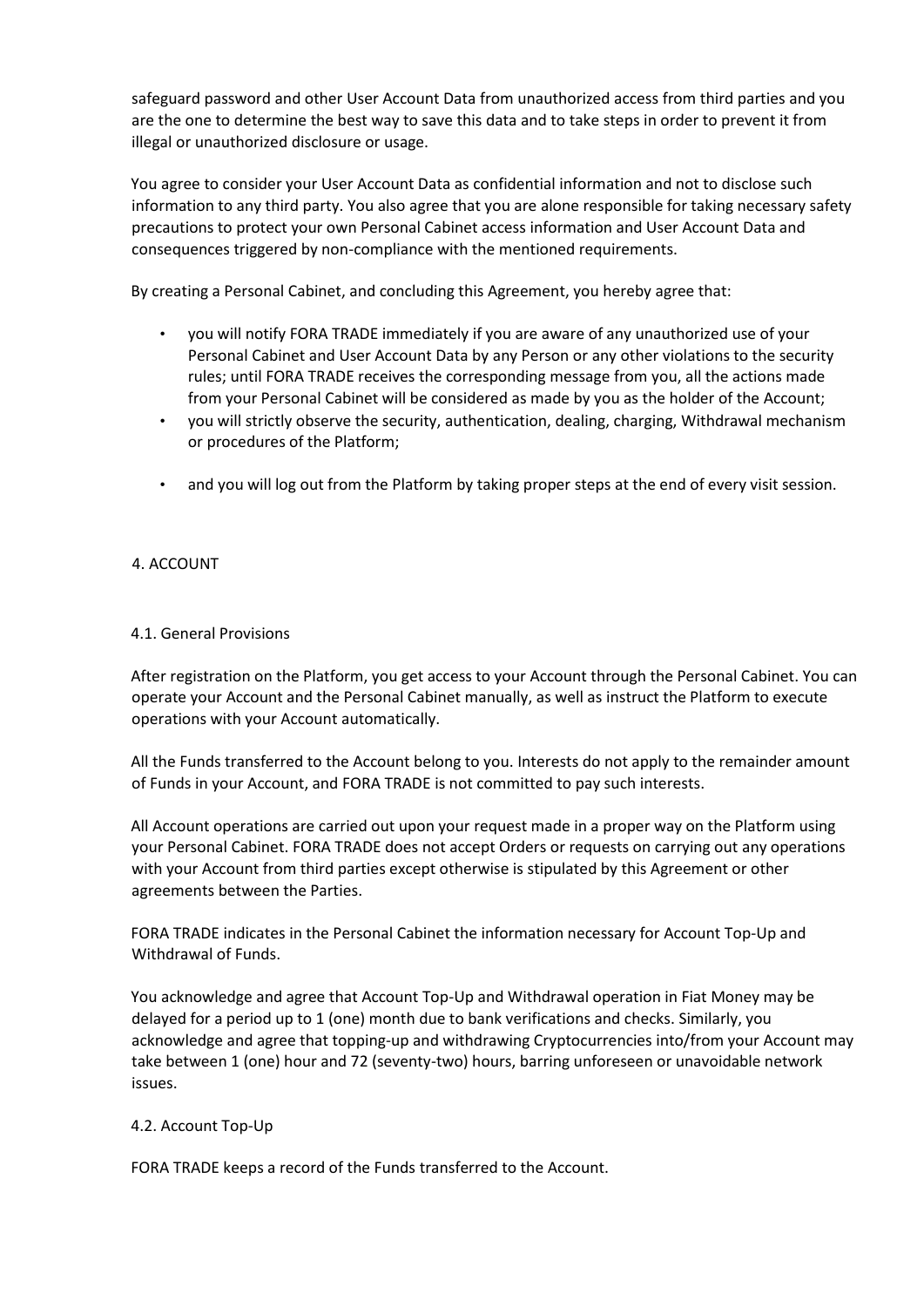To make a top-up into your Account, you have to transfer Funds according to the payment details indicated by FORA TRADE in your Personal Cabinet. We may request for documentation to verify the source of such topped-up Funds. During Funds' top-up source verification process, we will hold such topup request until appropriate documentation has been provided and deemed acceptable.

Transfer of Funds under Account Top-Up, as well as during execution of Transactions between you and FORA TRADE, might be carried out by third parties (electronic money institutions, payment service providers, banks, etc.). FORA TRADE shall not bear any liability for actions of such third parties. You shall be responsible for paying commissions and service fees related to the transfer of Funds, as well as you shall assume the risks of indicating an incorrect payment details.

FORA TRADE shall also have the right to limit and/or restrict Account Top-Ups and Withdrawal of Funds from/to certain regions and jurisdictions, as it may be necessary under the requirement from electronic money institutions, payment service providers, banks, etc.

Account Top-Up is considered to be made when corresponding amount of Funds is credited to the respective User Account on the Platform. Notwithstanding the fact that the Platform usually operates 24 hours a day, certain Account Top-Ups, depending on the payment method used, might be processed and credited to the respective User Account only during regular working hours in CET time zone. The amount of confirmations required for the purposes of full transfer of Cryptocurrency to the Account may vary from the amount of confirmations required for the purposes of reflecting Funds on the Account according to the information mentioned in the respective section of User Personal Cabinet on the Platform, and in such a case FORA TRADE shall not be liable for any preliminary notification of the User regarding such changes in the amount of required confirmations.

In cases of Account Top-Up with Cryptocurrency, the amount of Cryptocurrency that is being transferred shall not be fully available on User Account until it has been fully topped-up, in particular: until relevant amount of confirmations is received by the network, depending on the type of Cryptocurrency.

FORA TRADE is entitled to set and vary maximum and minimum limits for Account Top-Up and Withdrawals of Funds at its own discretion. FORA TRADE shall not be liable for any preliminary notification of the User with regard to such changes. Herewith:

- if Account Top-Up is made into Account in the amount that is less than allowed minimum for Account Top-Up, Funds shall not be credited to the User Account on the Platform, as well as such Funds shall not be transferred back to the User;
- Account Top-Ups which are below the required minimum shall not be summed up.

## 4.3. Withdrawal of Funds from Your Account

To Withdraw Funds from your Account, you have to fill the corresponding form in your Personal Cabinet. You will receive a message to the email address on which your Account is registered asking to confirm or to deny the Withdrawal operation. In case you deny or do not confirm the Withdrawal, the Funds will remain on your Account.

The Platform sets certain restrictions on Funds Withdrawals and you may not initiate the Withdrawal of Funds for 3 (three) days after changing User Account Data, which includes changing or restoring password, as well as changing authorization method. In addition, the Platform or a financial institution (electronic money institutions, payment service providers, banks, etc.) may restrict any Withdrawal of Funds for 3 (three) days from the date of Account Top-Up using specific top-up methods.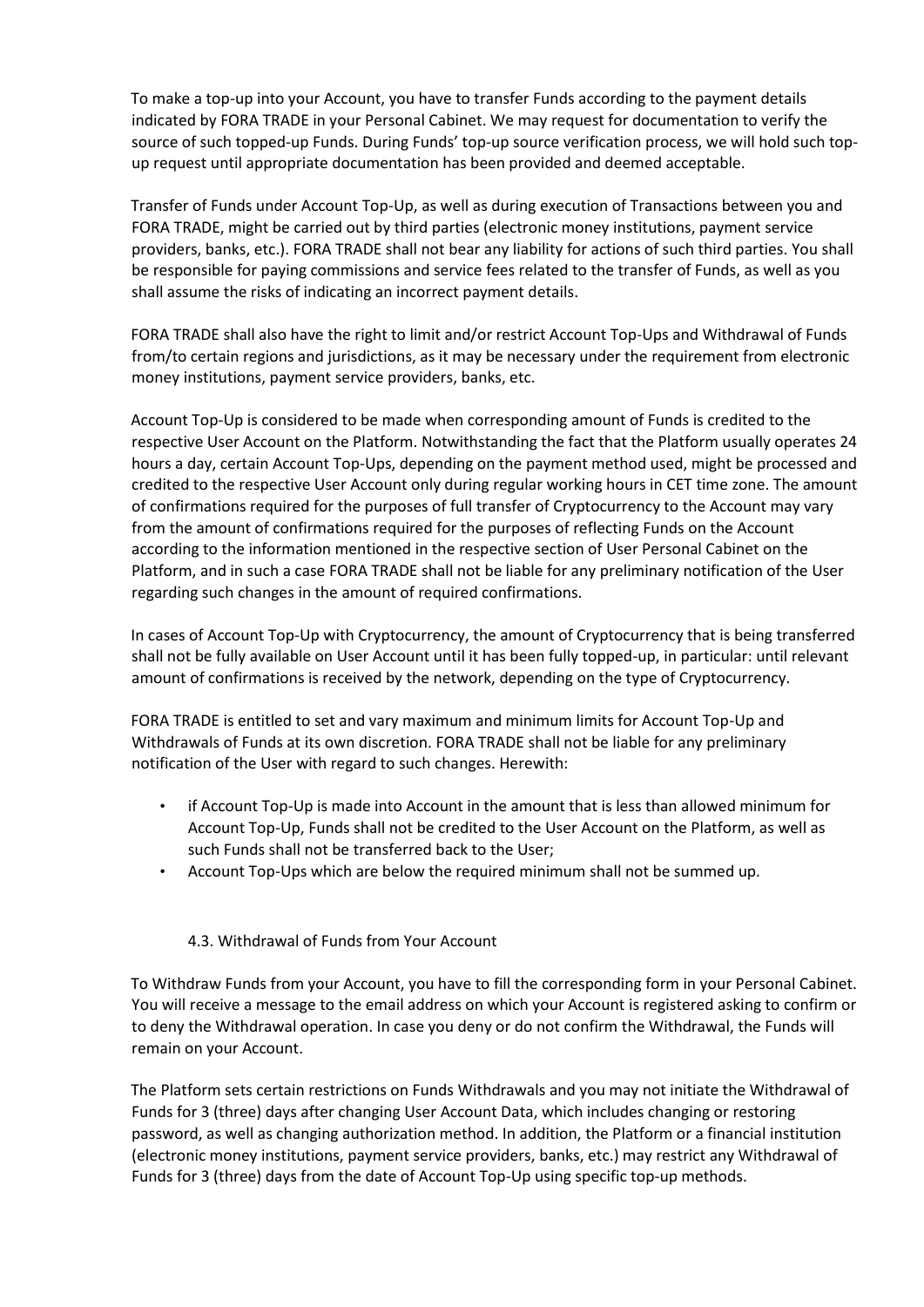Any confirmed Withdrawal is irrevocable.

## 4.4. Suspicious Activity

If you discover suspicious activity or operations, including but not limited to unknown Account Top-Ups and Withdrawals of Funds, made into/from your Account that were not initiated by you, you shall immediately notify FORA TRADE about such activities and/or operations and follow our instructions. Upon such circumstances, FORA TRADE will provide you with instructions for further actions that you shall follow to protect your Account. Otherwise, FORA TRADE reserves the right to freeze the remainder of Funds on such Account until the end of investigation.

FORA TRADE may also be forced to cancel or recall already executed Withdrawal at the request of financial institutions, which are involved in settlements related to Account Top-Ups and Withdrawal of Funds into/from User Account. In such case you are obliged to cooperate with FORA TRADE in order to discover the reasons behind such request.

## 4.5. Use of Chat

User gets access to Chat after registration. In using Chat, the User is prohibited to:

- insult and threaten other Users and/or FORA TRADE staff; this is considered as a direct violation of the rules of Chat use and may result in a permanent ban of the User;
- use any forms of obscene language;
- make statements stirring up to international dissension, containing violence propaganda or offending religious feelings of other Users;
- send any kind of external links;
- text messages in capital letters only;
- repeatedly text the same information or constantly repeat the same phrase;
- offer to buy or sell Currencies;
- advertise products or services of other companies or service providers;
- flood, spam and discuss topics that are not related to Currencies or FORA TRADE;
- provide false or misleading information about FORA TRADE.

## 4.6. Inactive Account Fee

In case during 6 (six) months the User has not made a single Transaction, or single Account Top-Up, or single Withdrawal of Funds, the Account of such User shall be considered Inactive Account ("Inactive Account").

For all Inactive Accounts, FORA TRADE applies a monthly fee, which is the equivalent of 5 (five) US dollars at the current SPOT rate of the US dollar to the Currency in which the fee will be debited ("Inactive Account Fee").

From the moment of recognizing the Account as Inactive, FORA TRADE has the right without notification of the User to debit Inactive Account Fee every calendar month. Inactive Account Fee debit occurs until the 10th (tenth) day of each such month. Herewith, the Account ceases to be considered an Inactive Account from the date of execution of any of the following actions: one Transaction, or one Account Top-Up, or one Withdrawal of Funds. The debiting of Inactive Account Fee shall discontinue from the date when the Account ceases to be considered an Inactive Account. Inactive Account Fee is debited by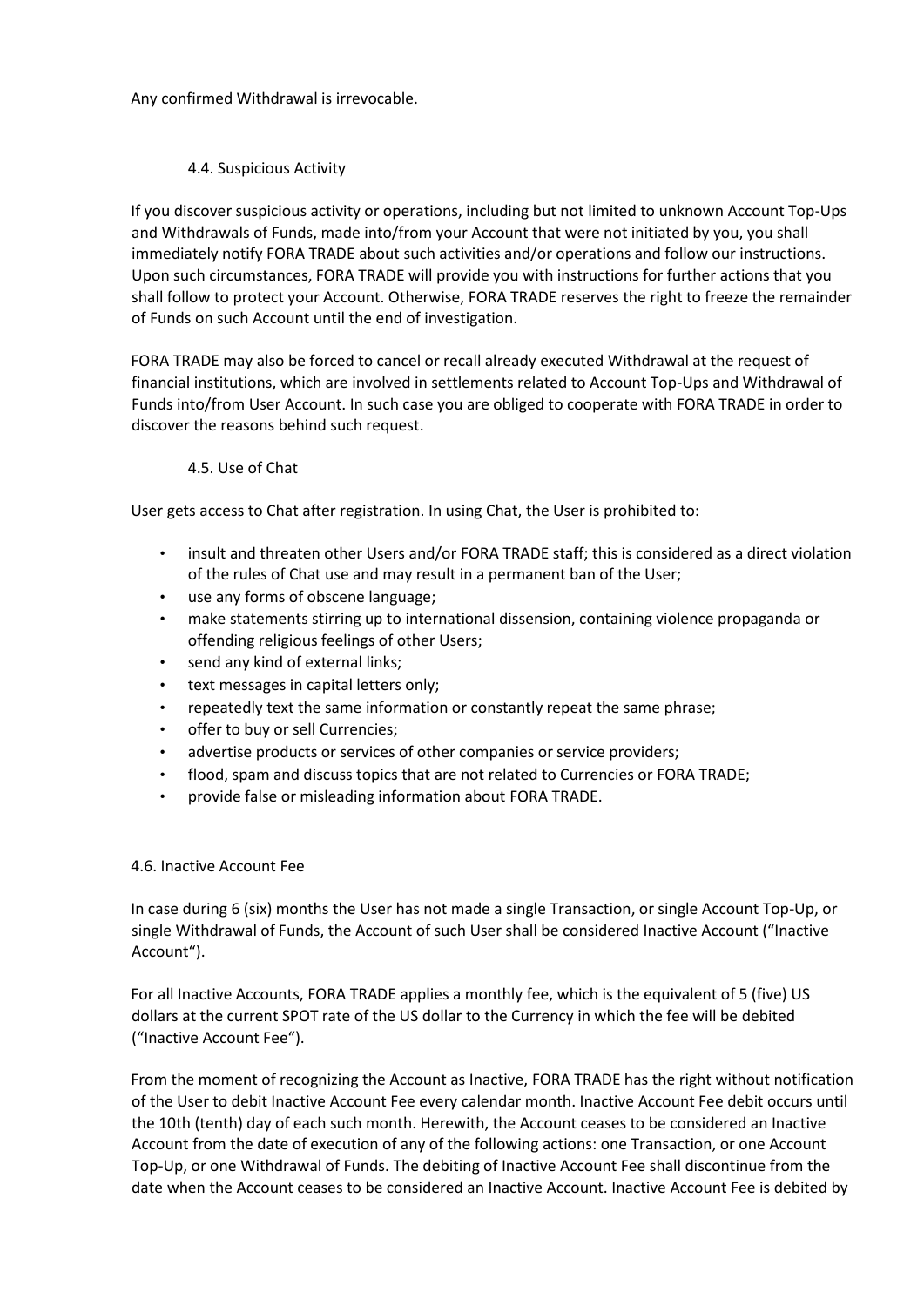FORA TRADE in any Currency in which the Funds are available in Inactive Account at the time of such debit.

If the amount of Funds in User Account is less than the amount of Inactive Account Fee, FORA TRADE debits the entire balance of Funds from such Account.

5. TRADING

#### 5.1. General Provisions and Reseller Model Description

In terms of trading, FORA TRADE operates under Reseller Model, meaning that you acknowledge and agree that FORA TRADE will always be your only counterpart in your Transactions on the Platform, where FORA TRADE will engage in such Transactions before, after or simultaneously with you placing the respective Order. After we receive Order from you, we locate back-to-back Orders from other Users to complete your initial Order by the means of Transaction. We enter into such Transaction as principal.

We will act as principal on our own behalf and not as agent on your behalf. Dealings with you will be carried out by us on an execution-only basis. We will not give you investment advice on any aspect of your trading with us. We do not have an obligation to perform a validity check of your trading or to monitor or inform you as to the performance of any of your Order. You trade entirely at your own risk.

We will not provide you with any tax advice. You will be responsible at all times for the payment of all taxes due as a result of your trading with us and for providing any relevant tax authority with any information that is requested from you.

It is brought to your attention that you may be subject to taxes and costs that are not imposed by us or paid via us. It is your responsibility to ensure the payment of all taxes as they become due.

You recognize that Order shall only be submitted by you after careful consideration, and you understand and accept consequences of its execution.

FORA TRADE applies Fees for acting as a reseller and executing trade Transactions, as well as for accepting Account Top-Ups and performing Withdrawals.

We shall not accept or execute Order submitted by you unless your Account contains sufficient Funds to cover the Order that you wish to place and you are not otherwise in breach of this Agreement.

#### 5.2. Trading Mechanics

Order can be only be placed online at the Platform via FORA TRADE Workstation or API (application programming interface) key generated from FORA TRADE Platform. We shall not accept and shall not be under any obligation to execute any Order submitted other than by that method.

The Platform is open for trading 24 (twenty-four) hours a day other than in cases of emergency, suspension or for planned maintenance work ("Trading Hours"). Outside the Trading Hours, the Platform may not be accessed by you, no Orders may be placed and no Transaction can be performed.

Your Order is registered on the Platform after verifying the availability of the required amount of Funds on your Account. FORA TRADE controls the possibility of Users to perform Transactions and by the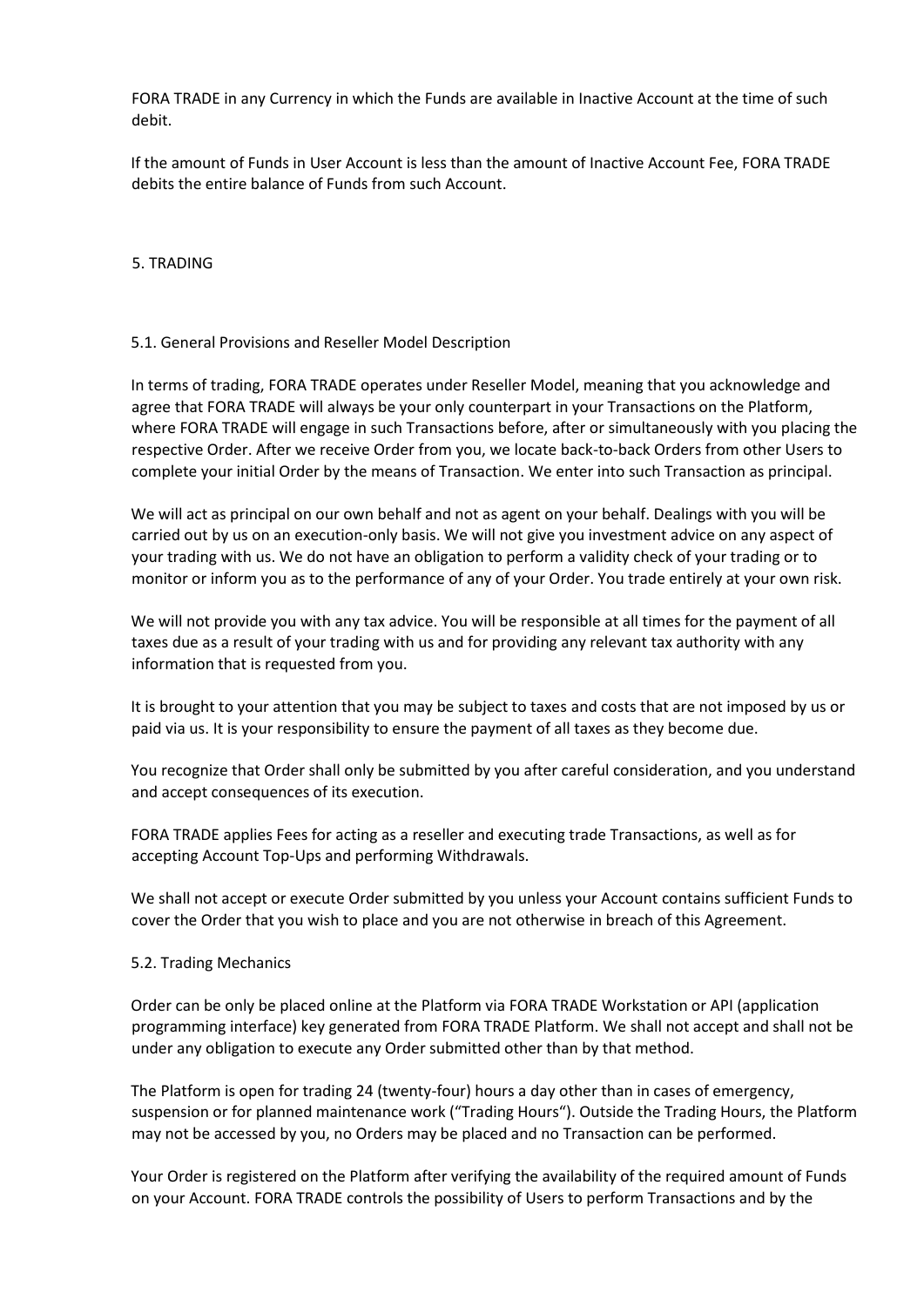means of such control we lower the risk of non-execution of User obligations under separate Transactions.

Upon receipt and acceptance of your Order, we shall place from our own behalf an identical order on the Platform ("Back-to-Back Order") with the same Trade ID as your Order.

The prices on which you can trade with us will be the prices we obtain on the Platform for the Currency Pair in which you placed your initial Order. In some circumstances, we may in our sole discretion obtain prices from brokers or other crossing networks and multilateral trading facilities that provide prices for relevant Currency Pairs ("Third Party Sources").

Back-to-Back Order is submitted by us automatically on the Platform and it mirrors Order that we have received from you. Various factors, such as the volume of your Order and liquidity available in the Currency Pair, in which you placed such Order, might impact whether Back-to-Back Order will be partially or fully executed on the Platform (including the price for which such Order might be fully executed on the Platform). The prices on our Platform are constantly changing and we do not guarantee that the price you see on FORA TRADE Workstation when placing an Order will be the price at which your Transaction will be executed.

We cannot guarantee that Back-to-Back Order will be fully matched or fully executed on the Platform. Our ability to complete a Transaction on your Account is dependent on our ability to execute BacktoBack Order on the Platform or obtain relevant Currency price and match at Third Party Source. It is only when Back-to-Back Order is fully matched or fully executed on the Platform or will match with a ThirdParty Sources, that your Order will be executed.

You may cancel any part of your Order as long as the corresponding part of Back-to-Back Order that relates to the part of your Order you wish to cancel has not been matched or filled on the Platform or by Third Party Source. You cannot cancel your Order once Back-to-Back Order has been fully executed.

Upon our Back-to-Back Order being filled in whole or in part on the Platform, we will execute Transaction on our own behalf on the Platform to satisfy your initial Order ("Back-to-Back Transaction"). Upon Back-to-Back Transaction is executed on the Platform, we shall reflect such Transaction Currency amount on your Account considering the price and volume of Back-to-Back Transaction.

However, if we obtain a price from a Third-Party Source, we shall enter into a trade transaction with a such third party offering that price (which shall also be considered Back-to-Back Transaction for the purposes of this Agreement), and once we have done so, your Order will be executed and relevant credit/debit will be made in your Account at the same price and in the same volume as Back-to-Back Transaction.

The price of your Order will be the price at which Back-to-Back Transaction has been opened in whole or part on the Platform or with the Third Party Source ("Opening Price"). Back-to-Back Orders may result in a number of Back-to-Back Transactions being executed to fill your Order in whole or in part. Where multiple Back-to-Back Transactions are executed to fill Back-to-Back Order, we will open multiple Orders with you to fill your Order and the Opening Price for each such trade may be different.

The price at which your Order will be executed is the price at which Back-to-Back Transaction has been executed in whole or part on the Platform, or using a Third Party Source ("Closing Price"). If Back-toBack Transaction is closed in tranches you will receive the price that we receive on the Platform or from a Third-Party Source for that part of Back-to-Back Transaction that is closed. It may therefore be the case that you receive multiple prices to complete a Transaction.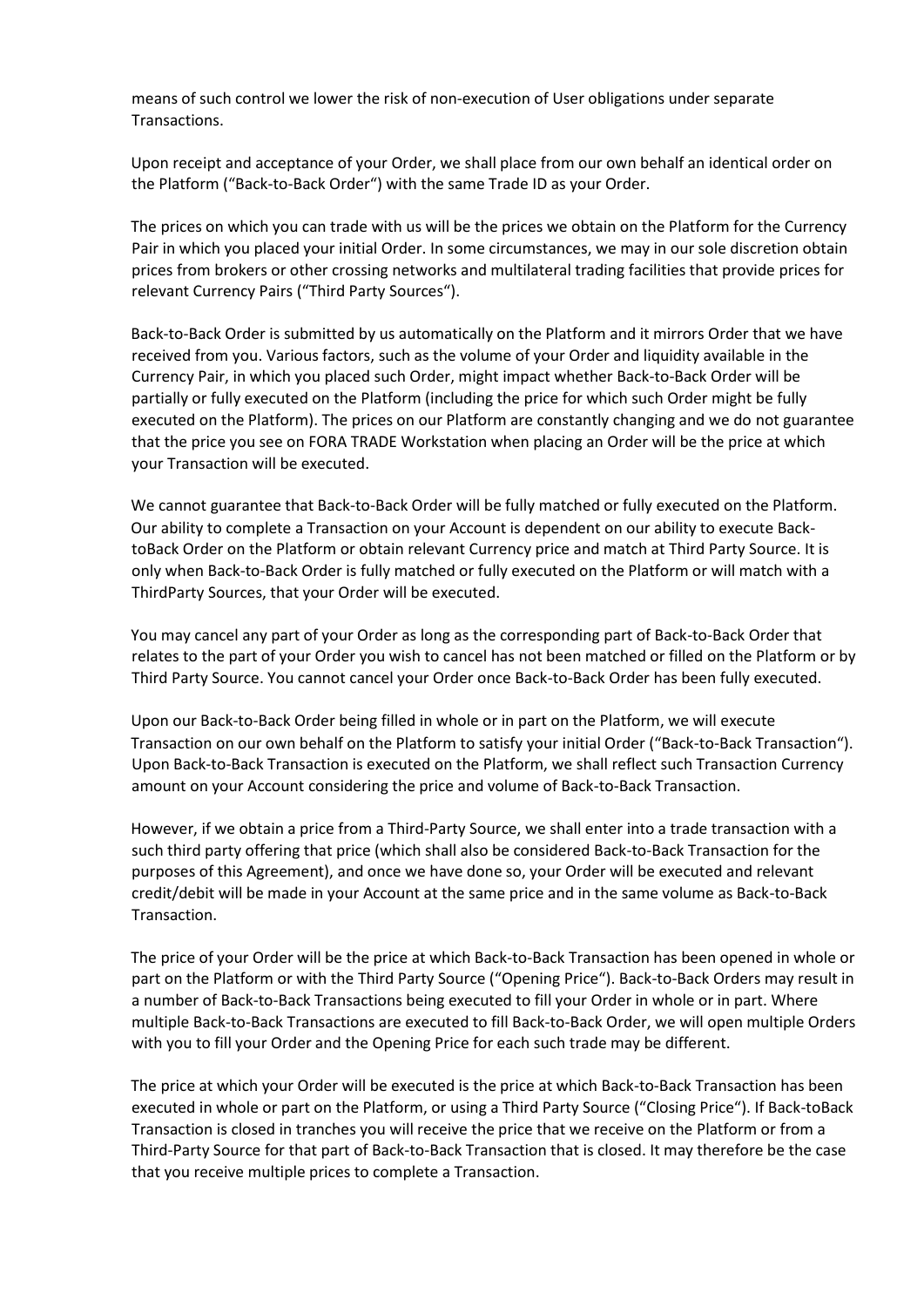Each Transaction on your Account will be binding on you notwithstanding that by submitting Order you may have exceeded any limit applicable to your trading with us.

Such actions as placing Orders, cancelling it and execution of Transactions are reflected in the User Personal Cabinet.

The information about executed Transaction is available for all Users during a period of time determined by FORA TRADE.

### 6. TYPES OF ORDERS

#### 6.1. Limit Buy Order

A limit buy Order represents the User's offer to buy a certain amount of Funds at the Exchange Rate set by the User.

A limit buy Order can be executed at a lower Exchange Rate than the one indicated in the placed Order. A limit buy Order cannot be executed at a higher Exchange Rate than the one indicated in the placed Order.

#### 6.2. Limit Sell Order

A limit sell Order represents the User's offer to sell a certain amount of Funds at the Exchange Rate set by the User.

#### 6.3. Market Buy Order

A market buy Order represents the User's offer to buy a certain amount of Funds without setting the Exchange Rate.

The Order will be executed against the lowest Exchange Rate ask price that is available on the Platform at the moment of such Order placement.

#### 6.4. Market Sell Order

A market sell Order represents the User's offer to sell a certain amount of Funds without setting the Exchange Rate.

The Order will be executed against the highest Exchange Rate bid price that is available on the Platform at the moment of such Order placement.

#### 6.5. Stop Order

Stop Order for buy (buy stop) — is an Order for purchase of a Funds at a specified price or higher, which may be used by the User when the price rises and is expected to continue to rise.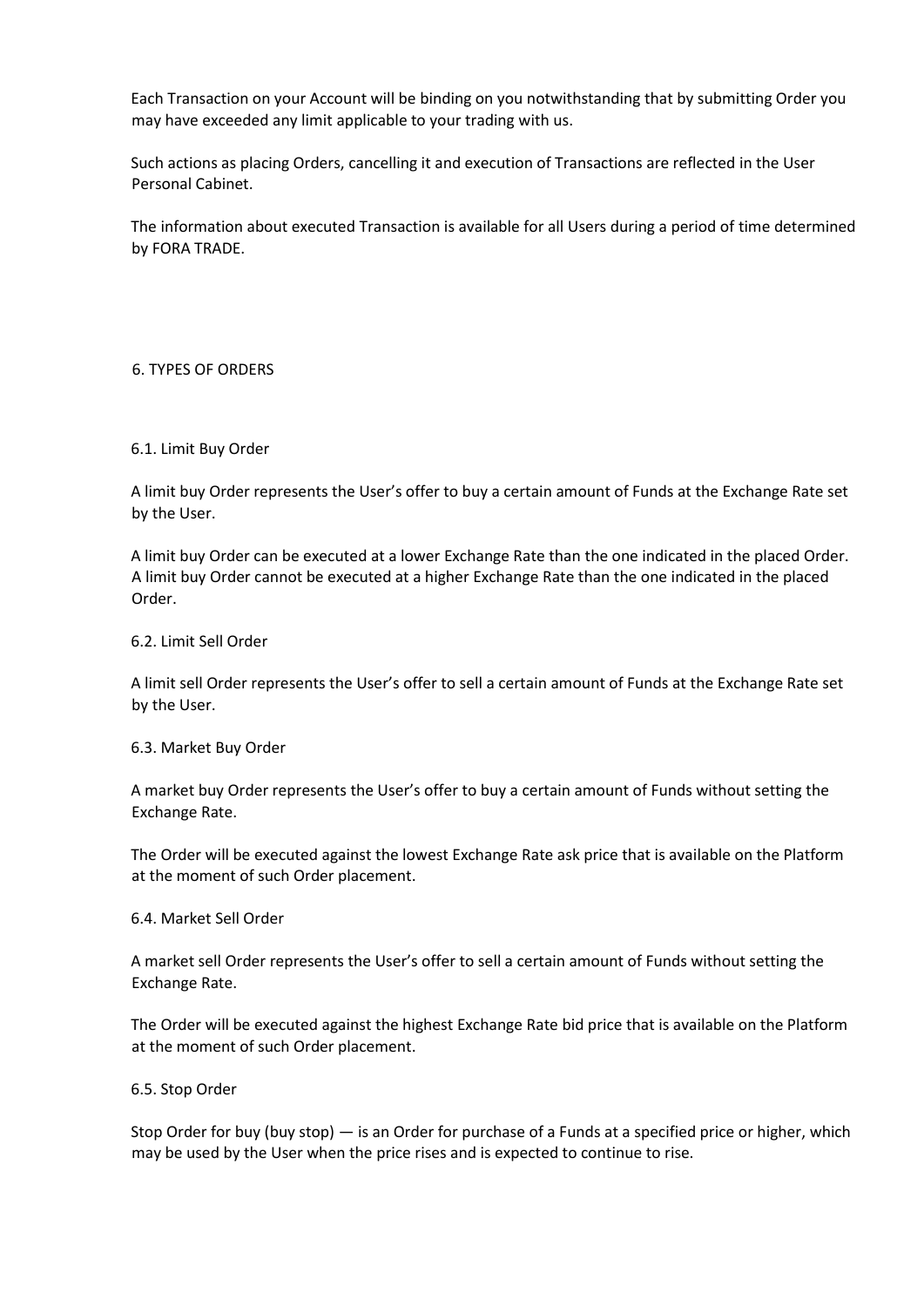Stop Order for sell (sell stop) — is an Order for sale of a Funds at a specified price or below, which may be used by the User when the price decreases and is expected to continue to decrease. Stop sell Order (sell stop) may be placed for Funds at a price that is lower than the current market price for such Funds on the Platform.

Stop Orders may be used to either open a position (Order) or close it. When closing a position, stop Order is used as a protective order that limits losses (stop loss). A stop Order for buy (buy stop) may protect a short position (sales), and a stop Order for sell (sell stop) may protect a long position (purchases).

SLIPPAGE NOTICE. PLEASE NOTE THAT MARKET ORDERS AT THE PLATFORM, INCLUDING STOP ORDERS, ARE NOT A 100% GUARANTEE OF GETTING THE INTENDED PRICE FOR OPENING OR CLOSING A POSITION. SLIPPAGE MAY OCCUR WHEN THE VOLATILITY OF THE MARKET MAKES A MARKET AND/OR STOP ORDER AT A SPECIFIED PRICE IMPOSSIBLE TO BE EXECUTED AND CLOSED. THUS, RESPECTIVE MARKET ORDER AND/OR STOP ORDER WILL BE EXECUTED AT THE NEXT BEST PRICE.

## 7. SITE AND PLATFORM ILLEGAL USE PREVENTION

When accessing or using the Platform and/or Services, you agree that you will not violate any Law, contract, IP rights and/or other third-party right or commit a tort, and that you are solely responsible for your conduct while using our Platform and Services. Without limiting the generality of the foregoing, you agree that you will not:

- use our Services in any manner that could interfere with, disrupt, negatively affect or inhibit other Users from using our Services, or that could damage, disable, overburden or impair the functioning of our Services in any manner;
- use our Services to pay for, support or otherwise engage in any illegal gambling activities, fraud, money-laundering, terrorist activities or other illegal activities;
- use any robot, spider, crawler, scraper or other automated means or interface not authorized by us to access our Services or to extract data;
- use or attempt to use another User's Personal Cabinet or Account unless you are the Representative of such other User;
- attempt to circumvent any content filtering techniques we employ, or attempt to access to any service or area of our Services, Site or Platform that you are not authorized to access to;
- develop any third-party applications that interact with our Services without our prior written consent;
- provide false, inaccurate, or misleading information during registration at the Platform process, when updating your User information or in communication with us;
- advertise products on the Site without any type of additional special agreement between you and FORA TRADE;
- encourage or induce any third party to engage in any of the activities prohibited under this Section 7 of the Agreement or forbidden by the Law.

## 8. RISK WARNING AND ACCEPTANCE OF SUCH RISKS BY THE USER

The trading of goods and assets, real or virtual, as well as Cryptocurrencies involves significant risk. Prices can and do fluctuate on any given day. Such price fluctuations may increase or decrease the value of your assets at any given moment. Any currency — virtual or not — may be subject to large swings in value and may even become worthless. There is an inherent risk that losses will occur as a result of buying, selling or trading anything on a market.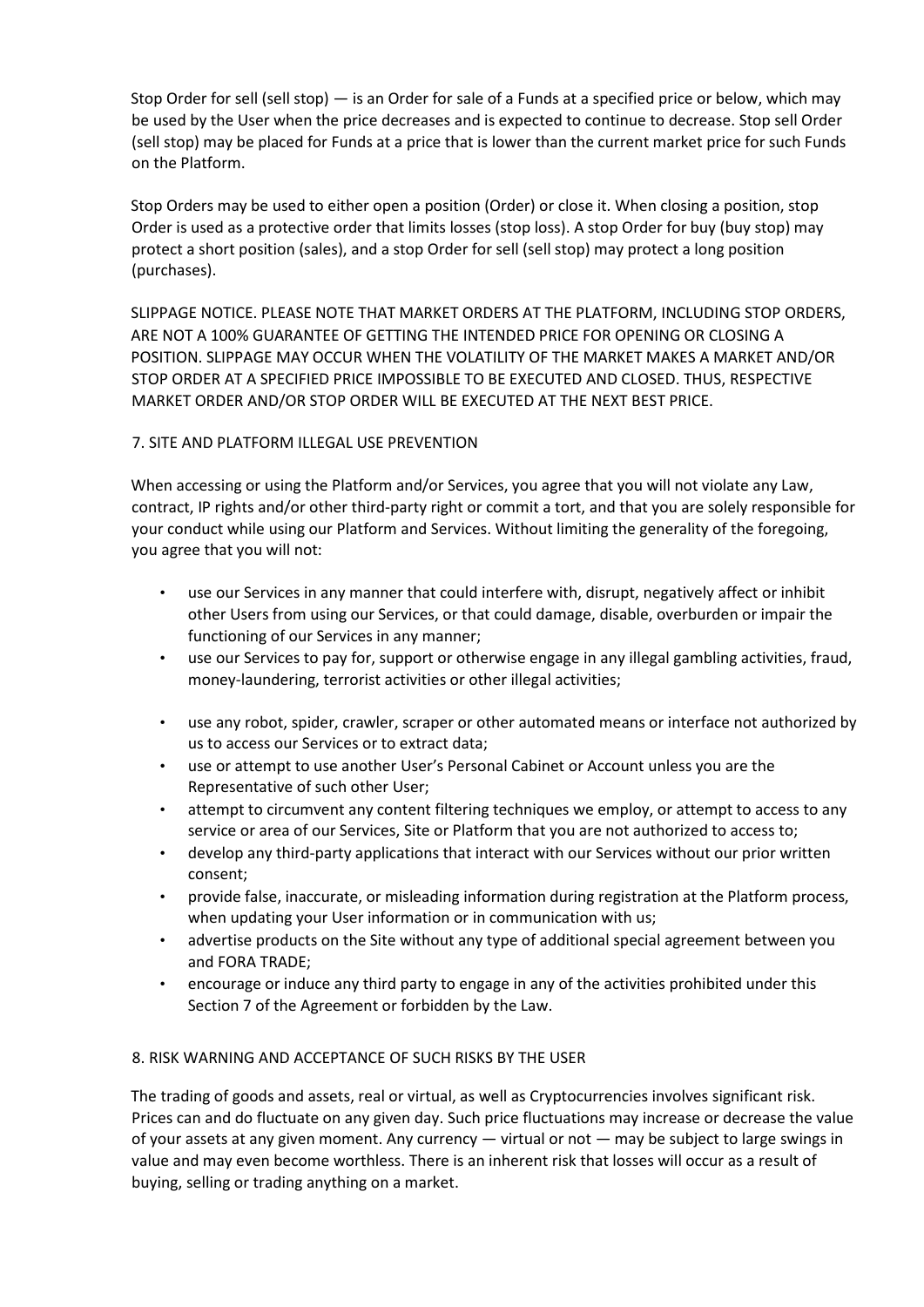Cryptocurrency trading has special risks that are not common with Fiat Money, commodities, stock or any other form of asset trading. Unlike most Fiat Money, which are backed by governments or other legal entities, or by commodities such as gold or silver, Cryptocurrencies are unique type of currency, backed by technology and trust. There is no central bank that can issue more currency or take corrective measures to protect the value of Cryptocurrencies in case of a crisis.

Cryptocurrency trading is often susceptible to irrational (or rational) bubbles or loss of trust in its value, which could drop demand relative to supply. For example, Cryptocurrencies can become subject to low trust in its value from its investors and/or traders as a result of its unexpected changes imposed by such Cryptocurrencies developers or others, a government crackdown, the creation of superior competing alternative Cryptocurrencies, or a deflationary or inflationary spiral. Trust in Cryptocurrency value might also diminish as a result of technical issues: if the anonymity of the system is compromised, or if Cryptocurrency is lost or stolen, or in case hackers or governments are able to prevent any such Cryptocurrency transactions from settling.

There may also be additional risks that we have not foreseen or identified in this Agreement.

In light of the above, you should understand that all the operations with Cryptocurrencies have irreversible character and that Funds acquired during the Transactions can be returned only on the basis of additional specific agreement. You cannot cancel, reverse, or change any Order marked as executed.

You acknowledge that you have been informed and that you understand and agree that: no one in FORA TRADE or any of their respective Third Party Technology Providers shall, directly or indirectly, be responsible for, have any liability or obligation in respect of, or otherwise guarantee, the performance or settlement of any Transaction entered into by you through the Platform, and no one in FORA TRADE or Third Party Technology Provider shall have any liability to the User or any other Person for any Transaction executed on the Platform.

## 9. INTELLECTUAL PROPERTY AND LIMITED RIGHT OF USE

## 9.1. Intellectual Property

You acknowledge and agree that FORA TRADE is the sole owner (except to the extent owned by thirdparty licensors, including any Third-Party Technology Providers), of all rights, titles and interests to the IP Rights. You shall not obtain any rights in or to the IP Rights, except for those limited rights licensed to you by FORA TRADE as set forth in Clause 9.2.

You shall take all steps necessary to maintain the confidentiality of all documents and material provided by FORA TRADE or any of its third-party providers (including any Third-Party Technology Providers) with respect to Site, Platform and each component thereof. You shall not:

- alter, maintain, enhance or otherwise modify Site and/or Platform;
- disassemble, decompile, reverse-engineer, copy, bug fix, correct, update, transfer, broadcast or create derivative works based on Site and/or Platform; nor
- otherwise take express action to discover any equivalent of Site or Platform.

You acknowledge and agree that FORA TRADE shall use information regarding your identity and use of the Site and the Platform in accordance with its Privacy Policy, as may be amended from time to time by FORA TRADE in accordance with the terms thereof. You acknowledge and agree that FORA TRADE is the owner of the Aggregate Data and shall be permitted to manipulate, use, license and sublicense the Aggregate Data, in its sole discretion, provided that FORA TRADE is obliged to assure that any such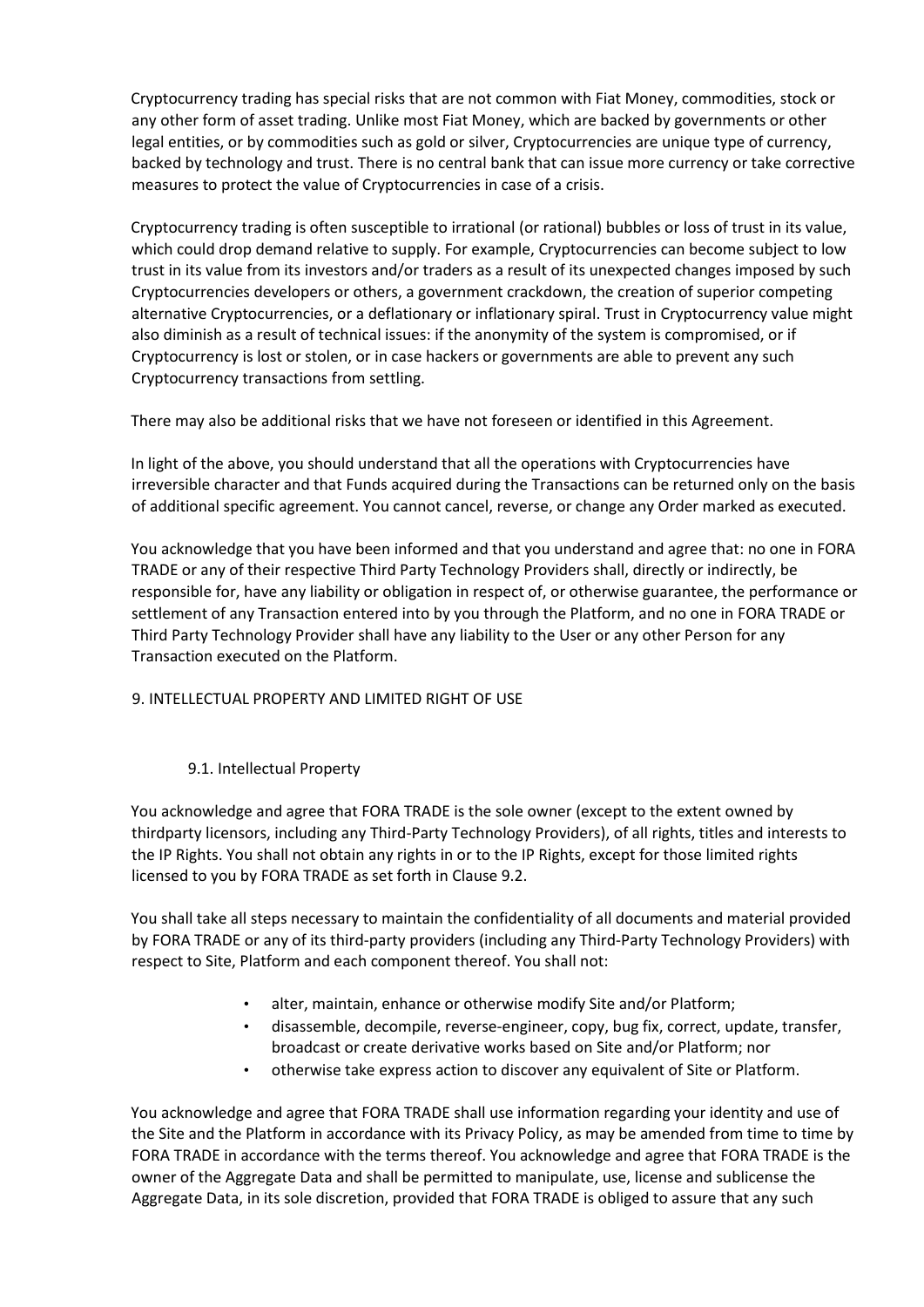disclosure of Aggregate Data will not identify you to a third party as a source of any specific data of your trading at the Platform without your permission.

## 9.2. Limited Right of Use

Subject to your compliance with the terms and conditions of this Agreement, you are granted a limited, revocable, non-exclusive, royalty-free and non-transferable license to access and use the Site and the Platform during the Term for the purposes set out in, and in a manner consistent with this Agreement.

All rights that not expressly granted under these Agreement are reserved. Thus, you are prohibited from using Services in any manner that is not expressly and unambiguously authorized by this Agreement.

Unless otherwise specified, all materials on this Site are property of FORA TRADE and are protected by copyright, trademark and other applicable Laws. You may view, print and/or download a copy of the materials from this Site solely for your personal, informational and/or non-commercial use, provided you comply with all copyright and other proprietary notices.

The trademarks, service marks and logos of FORA TRADE and others used on this Site and Platform ("Trademarks") are the property of FORA TRADE. The software, text, images, graphics, data, prices, trades, charts, graphs, video and audio used on this Site and Platform also belong to FORA TRADE. Trademarks and materials should not be copied, reproduced, modified, republished, uploaded, posted, transmitted, scraped, collected or distributed in any form or by any means, whether manual or automated without preliminary consent from FORA TRADE. The use of any such materials on any other website or networked computer environment for any other purpose is strictly prohibited; any such unauthorized use may violate copyright, trademark and other applicable Laws.

## 10. SUSPENSION OR TERMINATION

You may unilaterally terminate this Agreement and close your Account at any time, following settlement of any pending Transactions by making a written request 30 (thirty) calendar days prior to desired date of Account termination. In addition, in accordance with Clause 3.3 of this Agreement and subject to legislation and legal compliance requirements, FORA TRADE shall store your data provided to us under User Identity Verification procedure for 5 (five) years after the date of termination of your Account.

Notwithstanding any other provision of this Agreement, you acknowledge that FORA TRADE shall have the right to restrict your access to, or to impose limits or suspend your use of Site and/or Platform (including your capacity to place Orders and enter into Transactions), either generally or in respect of specific Currency Pairs or Transactions, or to discontinue transmitting any Data or other information, or to refuse to enter into, facilitate or process any or all Transactions, if under FORA TRADE sole discretion any of the following circumstances occur or FORA TRADE considers such circumstance to be likely to occur:

- full or partial failure of Site and/or Platform, including failure of any of the technology constituting Site and/or Platform or any of the communications links within the Site and/or the Platform or between Site and/or Platform and any other Person or counterparty, or any other circumstance where FORA TRADE considers in its reasonable discretion that it is not practicable for FORA TRADE to provide access to Site and/or Platform;
- breach in the security of Site and/or Platform;
- breach by you of your obligations under this Agreement;
- in order to comply with Law (including but not limited to the prohibition of or restrictions in respect of any Cryptocurrency);
- detection of unusual activity in Personal Cabinet and/or Account;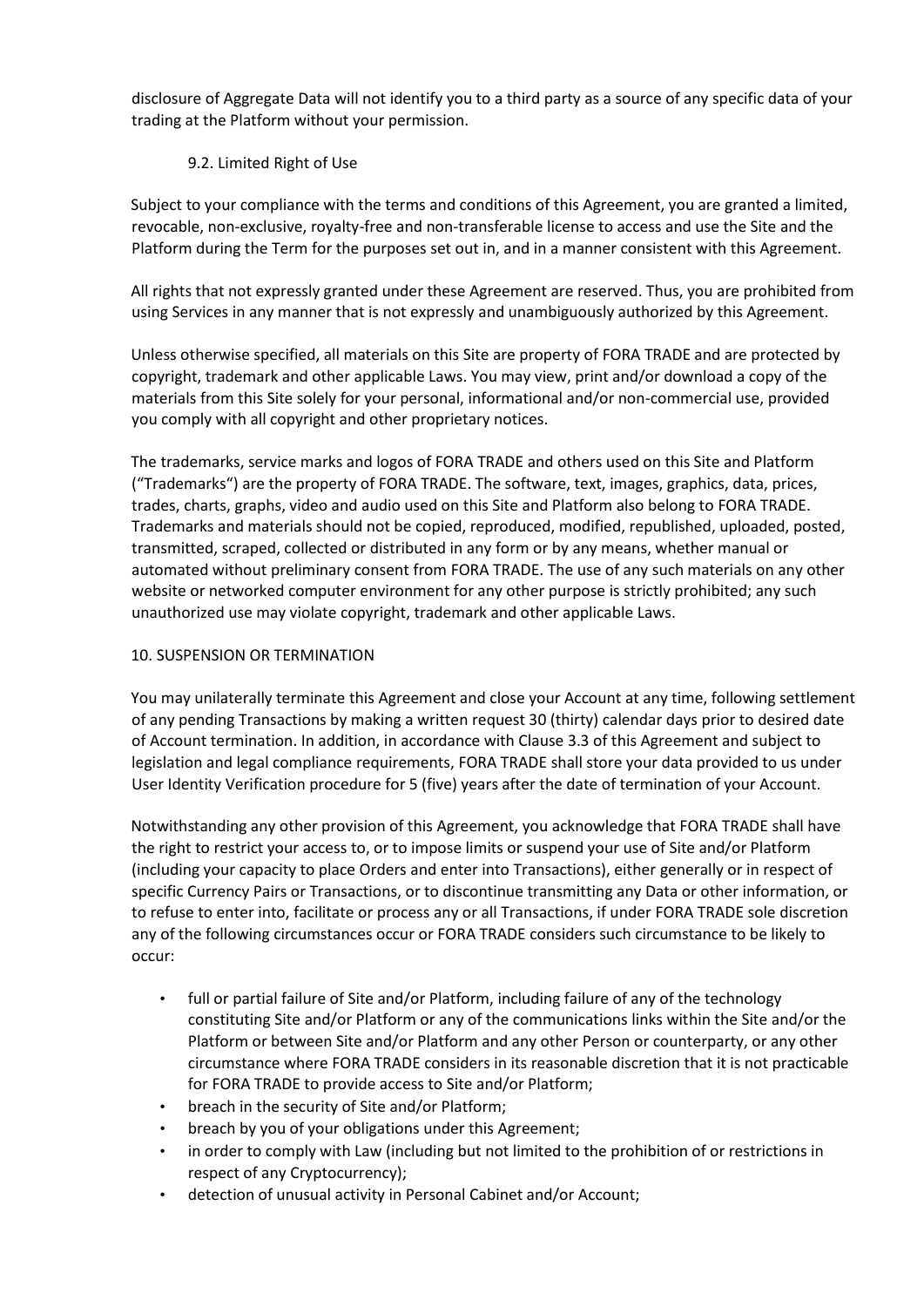- detection of unauthorized access to Personal Cabinet and/or Account;
- due to governmental proceeding in respect of a particular Account and/or User, criminal investigation and/or other pending litigation;
- requirement to do so by court order or by Governmental Authority; or
- due to market conditions, or conditions with respect to a particular Currency Pair or Currency, under FORA TRADE sole discretion.

Any actions taken by FORA TRADE pursuant to this Section 10 shall continue for a time FORA TRADE considers reasonable, necessary or desirable. You agree that

- it shall be a material breach of this Agreement to evade, or attempt to evade, any suspension, restriction or limitation imposed under this Section 10 of the Agreement; and
- FORA TRADE shall not at any time be obliged to take any action permitted under this Section 10о.

In addition, you acknowledge and agree that if any of the circumstances enumerated in the points of this Section 10 occurs at any time, FORA TRADE may cancel the Transaction previously executed by you via Platform.

You also agree that FORA TRADE will not hold any liability for your inability to perform Account Top-Up, Withdrawal of Funds or Transactions when your Account is subject to suspension for any the aforementioned reason.

### 12. REPRESENTATIONS AND WARRANTIES

#### 12.1. Your Representations and Warranties

As of the date hereof, and as of the date of each Transaction, you represent and warrant to FORA TRADE and agree for the benefit of FORA TRADE, its Affiliates and their respective Representatives that:

- you have read all the documents provided to you in connection with Services and Platform and you understand and agree that your relationship with FORA TRADE will be governed by these documents as amended from time to time; you must not apply to register on the Platform in order to create Personal Cabinet or commence trading with us if you are unsure as to how our Services or Platform operate or the nature of the risks involved;
- execution (by electronic acceptance or other means via the Platform or email) of this Agreement and all Transactions contemplated hereunder and performance of all obligations contemplated under this Agreement have been duly authorized by all necessary action by you; and each Person executing this Agreement (or authorized to accept its terms electronically or otherwise) and entering into each Transaction hereunder on your behalf has been duly authorized to do so;
- all information provided by you to FORA TRADE at any time, including but not limited to the information provided in your Personal Cabinet, is in all material respects true, accurate and not misleading;
- this Agreement and each Transaction constitutes a legal, valid and binding obligation on you, enforceable against you in accordance with its terms;
- execution by you of this Agreement and entering into each Transaction contemplated hereunder, and performance of all of your obligations under this Agreement and your use of the Platform including entering into each Transaction contemplated hereunder, will not violate any applicable Law;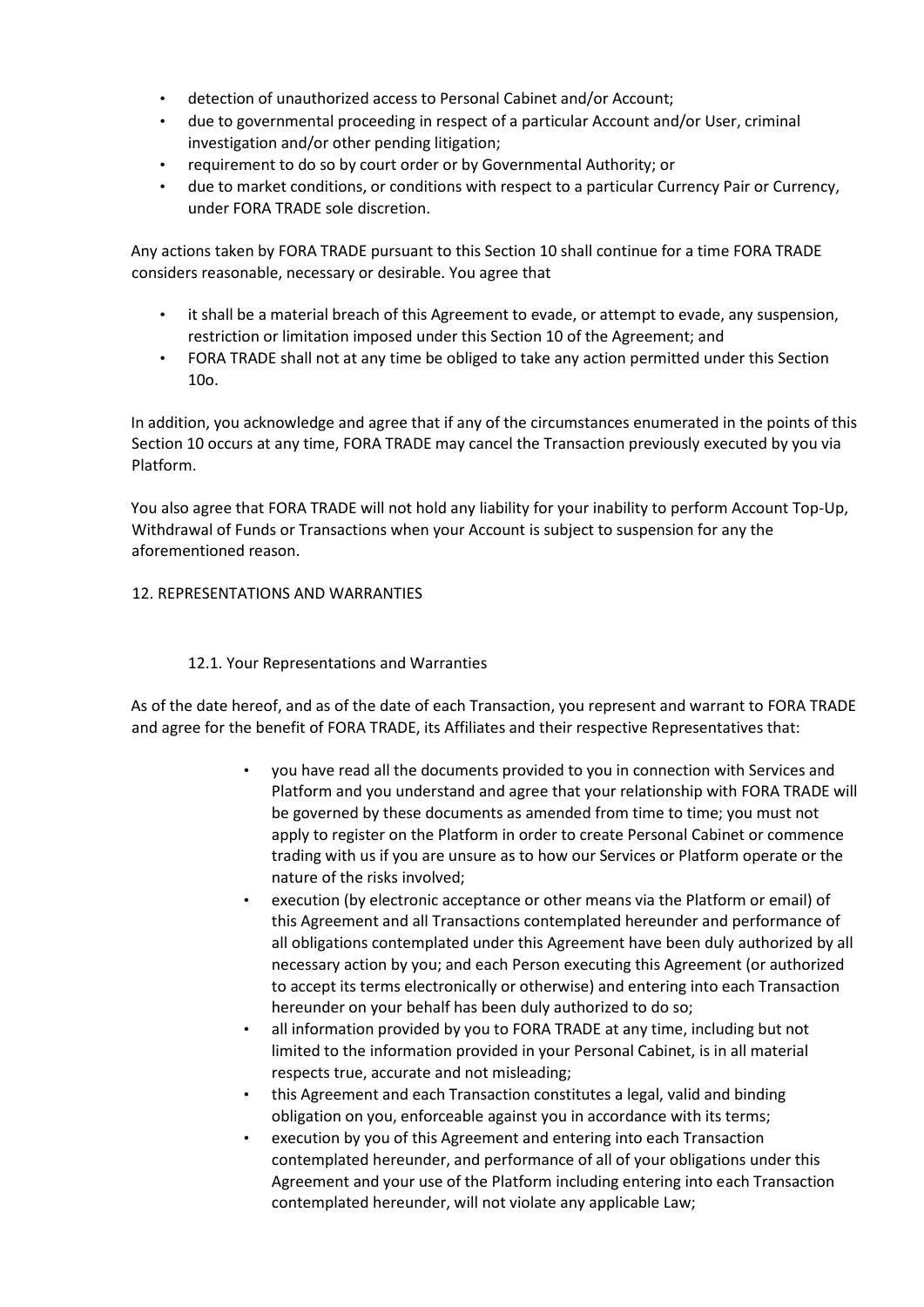- you are able to make or take delivery (as applicable) of the full amount of Funds required to be delivered under each Transaction in accordance with the terms of such Transaction;
- you have obtained, and will comply with the terms and conditions of, all licenses, consents, registrations, authorizations, recognitions, exemptions and memberships necessary for your activities on and use of the Platform, including entering into Transactions with FORA TRADE via the Platform;
- you possess sophistication, expertise and knowledge necessary to make informed decisions in respect of Transactions and you will not rely on any communication or statement (written or verbal) by FORA TRADE as on investment advice or as on recommendation to enter into any Transaction;
- you will exercise your own prudence, judgement and discretion in determining whether to enter into a Transaction or otherwise transact on the Platform;
- you (or the Person accessing the Platform) are acting as principal and not on behalf of any third party, unless you are the Representative of the User.

## 12.2. FORA TRADE Representation and Warranties

FORA TRADE represents and warrants that it shall provide Services and carry out its obligations with reasonable care and skill.

### 13. LIMITATION OF LIABILITY

### 13.1. Limited Warranties

YOU UNDERSTAND AND AGREE THAT THE PLATFORM, ITS COMPONENTS, INTERFACES, ANY RELATED EQUIPMENT, ANY DOCUMENTATION, THE DATA AND OTHER MATERIALS AND THE EXISTING TECHNOLOGY ARE PROVIDED BY FORA TRADE ON AN "AS IS" AND ON "AS AVAILABLE" BASIS WITH ALL FAULTS. NONE OF THE FORA TRADE MEMBERS, NOR ANY THIRD-PARTY TECHNOLOGY PROVIDER MAKES (AND EACH FORA TRADE MEMBER HEREBY EXCLUDES) ANY WARRANTY OF ANY KIND TO YOU, WHETHER EXPRESS OR IMPLIED, INCLUDING, ANY WARRANTIES OF FITNESS FOR A PARTICULAR PURPOSE, NON-INFRINGEMENT OR ANY WARRANTY ARISING FROM A COURSE OF PERFORMANCE, A COURSE OF EXECUTION OF TRANSACTIONS ON THE PLATFORM OR BUSINESS CUSTOMS.

WITHOUT PREJUDICE TO THE FOREGOING, NO FORA TRADE MEMBER MAKES ANY REPRESENTATION OR WARRANTY AS TO THE TIMELINESS, ACCURACY OR COMPLETENESS OF ANY OF THE DATA OR OTHER INFORMATION ON THE PLATFORM OR AS TO THE RESULTS TO BE ATTAINED BY YOU FROM ACCESSING OR USING THE PLATFORM. NO FORA TRADE MEMBER SHALL HAVE ANY LIABILITY WHATSOEVER FOR ANY CLAIMS RELATING TO ANY SOFTWARE, TECHNOLOGY, EQUIPMENT, PLATFORM, EXISTING TECHNOLOGY, DATA OR ANY OTHER INFORMATION, MATERIALS, CURRENCY OR ACCESS TO THE PLATFORM MEETING YOUR REQUIREMENTS OF SUCH ACCESS BEING UNINTERRUPTED, TIMELY, SECURE, COMPLETE, ACCURATE OR FREE FROM ERRORS OR DEFECTS.

YOU ACKNOWLEDGE THAT CERTAIN SOFTWARE AND EQUIPMENT USED BY YOU MAY NOT SUPPORT SOME FEATURES OF THE PLATFORM.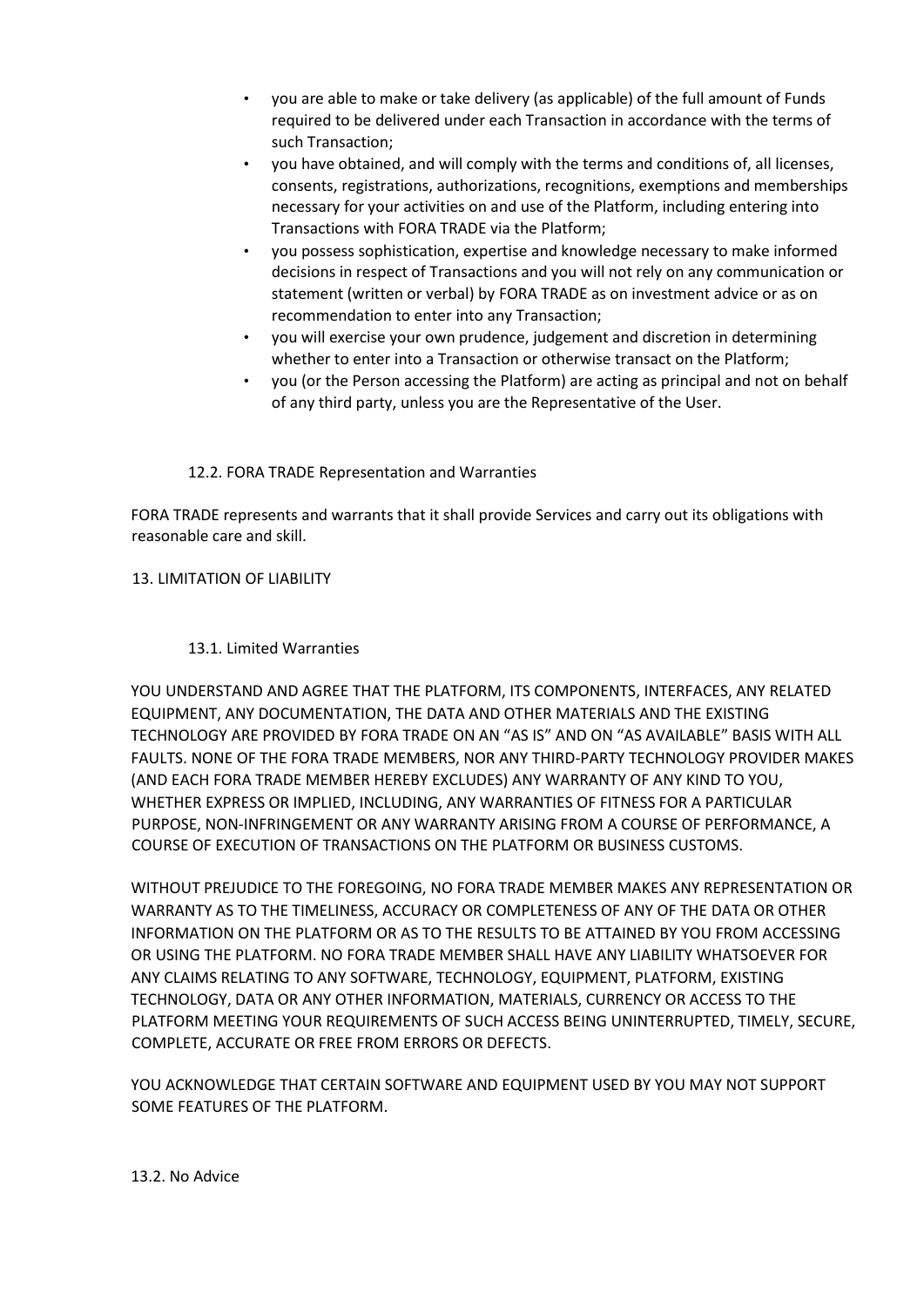No FORA TRADE Member nor any Third-Party Technology Provider recommends, endorses, advocates or sponsors any of the Currencies, Currency Pairs or Transactions appearing on, or made on the Platform. You acknowledge the substantial risks associated with digital currency trading markets and Transactions. FORA TRADE is not authorized or regulated by the Financial Conduct Authority, and does not give any financial, tax, employment, legal or investment advice. Any price information, quotes, forecasts, return estimates or indications of past performance are for information purposes only and do not guarantee future performance of the Currencies or other assets and do not constitute an offer to buy or sell or any solicitation of an offer to buy or sell any Currencies or other assets, nor to enter into any Transaction with any Currency. You agree that the Platform shall not serve as the primary basis for any decision to enter into any Transaction and No FORA TRADE Member shall be, or be deemed to be, your financial advisor or fiduciary. You hereby acknowledge that any reliance upon any Data or other content available on the Platform shall be at your sole and exclusive risk.

## 13.3. Limitation of Liability

You understand and agree that, provided we have exercised reasonable care and skill in the performance of our Services and in carrying out our obligations under this Agreement, no FORA TRADE Member shall have any liability for any indirect, incidental, punitive, special or consequential damages, for any loss of profits, lost data, unavailability of the Platform, business interruption, loss of business reputation, costs of services substitution, or downtime costs suffered by you, your Affiliates and any other Person as a result of, or arising in connection with this Agreement even if you, your Affiliate or such other Person had previously been advised of the possibility of such loss.

Notwithstanding any other provision of this Agreement, the aggregate liability of FORA TRADE Members for any loss incurred or suffered by you, your Affiliates or any other Person for any reason whatsoever relating to or arising out of this Agreement or use of the Platform or anyhow connected with the Platform, and regardless of the form of action, shall be limited to the amount of Fees you paid to FORA TRADE during 3 (three) months prior to the event giving rise to such liability.

# 13.4. Reasonable Allocation of Risk

The Parties hereto acknowledge that the exclusions and limitations of liability set forth in this Section 13 are integral to the level of Fees payable by you for Services and that in case FORA TRADE assumes any further liability other than as expressly set forth in this Agreement, such Fees would, provided such condition, be set substantially higher. As such, you agree that the limitations and exclusions of liability set out in this Section 13 are reasonable.

## 13.5. Exceptions to Limitation of Liability

Nothing in this Agreement shall or shall be construed to exclude or limit either Party's liability for:

- fraud or fraudulent misrepresentation;
- death or personal injury caused by its negligence or
- any other liability that cannot be excluded or limited by Law.

## 14. INDEMNIFICATION